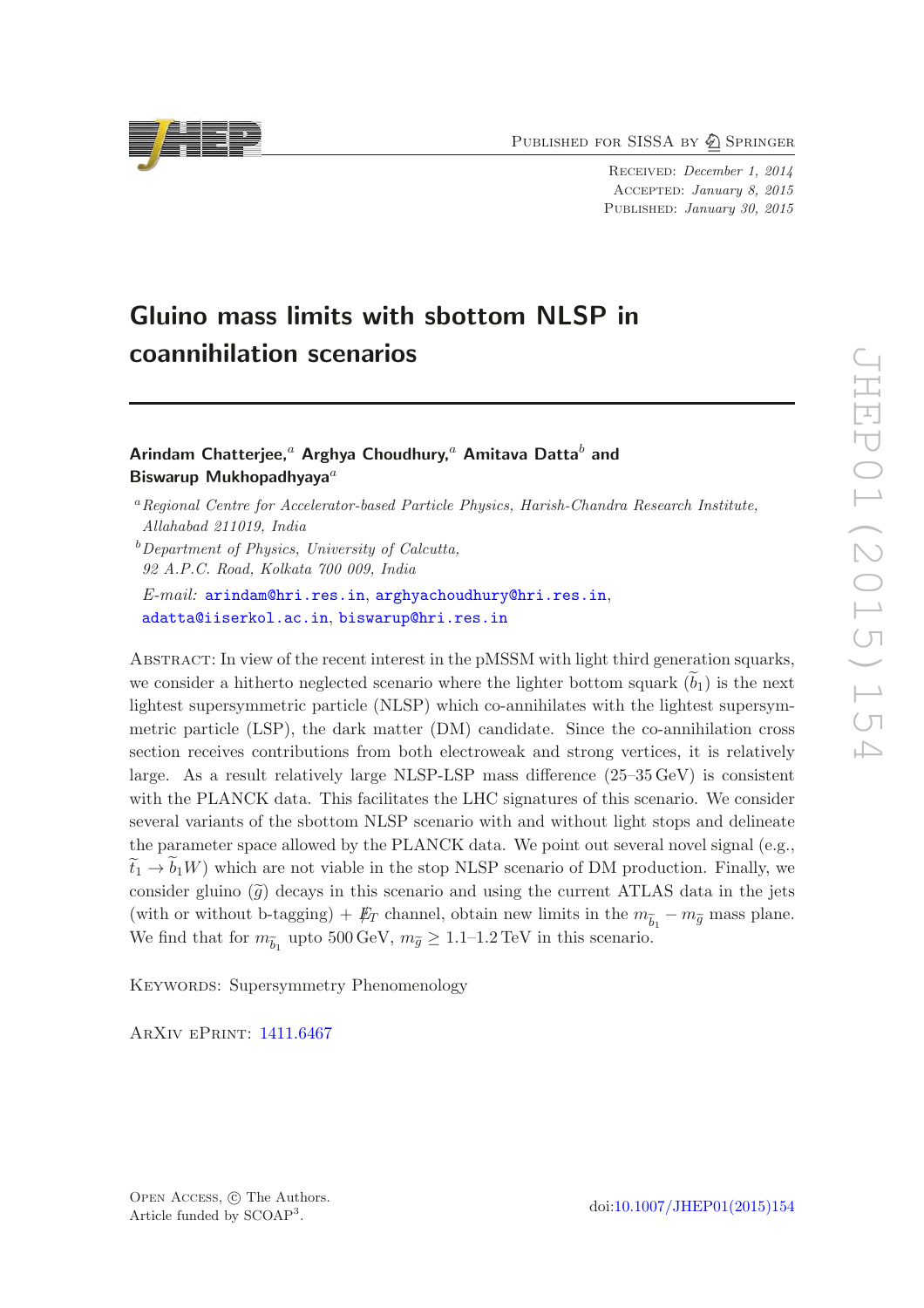#### Contents

#### [1](#page-1-0) Introduction 1 1 and 1 and 1 and 1 and 1 and 1 and 1 and 1 and 1 and 1 and 1 and 1 and 1 and 1 and 1 and 1 and 1 and 1 and 1 and 1 and 1 and 1 and 1 and 1 and 1 and 1 and 1 and 1 and 1 and 1 and 1 and 1 and 1 and 1 and 1

- 2 Co-annihilating  $\tilde{b}_1$  and  $\tilde{\chi}^0_1$  relic abundance: with and without light stop [3](#page-3-0)
- 3 Constraints on the  $\tilde{b}_1 \tilde{g}$  sector in the  $\tilde{b}_1$  NLSP scenarios [9](#page-9-0)
- 4 Conclusion [13](#page-13-0)

#### <span id="page-1-0"></span>1 Introduction

Supersymmetry  $(SUSY)$  [\[1](#page-14-0)[–5](#page-14-1)] is the most popular and widely studied extension of the standard model (SM) of particle physics. In the R-parity conserving minimal supersymmetric standard model (MSSM), the lightest neutralino is the lightest SUSY particle (LSP) and a viable dark matter (DM) [\[6](#page-15-0)[–11\]](#page-15-1) candidate. R-parity makes the LSP stable leading to missing energy  $(E_T)$  signals at the Large Hadron Collider (LHC). Right from the beginning of the LHC run both the ATLAS and CMS collaborations are looking for SUSY using this feature of the signals in various channels. In the absence of any excess events they have put stringent bounds on the masses of supersymmetric particles (sparticles) from the 7 and 8 TeV data. The limits on the masses of strongly interacting sparticles are the strongest, due to the to large production cross-sections [\[12](#page-15-2)[–19\]](#page-15-3). For example, at the end of the 8 TeV run,  $m_{square}(m_{\tilde{q}}) = m_{gluino}(m_{\tilde{q}})$  scenarios are ruled out upto 1.7 TeV [\[12](#page-15-2)].

It should be borne in mind that comprehensive SUSY search strategies in the upcoming experiments at LHC 13 TeV runs will be designed on the basis of the exclusions obtained by the experiments during the first phase. It is , therefore, worthwhile to revisit the limits critically and find out the models in which some loopholes in the current search techniques significantly relax the limits. A case in point is the compressed SUSY scenario which can considerably relax the limits [\[20](#page-15-4)[–26\]](#page-16-0).

In view of the stringent bounds on the first two generation squark masses, models with light third generation have received much attention in recent times [\[27](#page-16-1)[–51\]](#page-17-0). It may be recalled that such heavy squarks offer a way of ameliorating the SUSY flavour [\[52\]](#page-17-1) and CP problems [\[53](#page-17-2), [54\]](#page-17-3). Such scenarios also help in restoring the naturalness of a SUSY model.

In this analysis, we focus on scenarios with a light  $b_1$ , both with and without a  $\tilde{t}_1$ , along with a heavier gluino which exclusively decays into these squarks. We further assume that the remaining members of the MSSM spectrum are heavy, except the lightest neutralino which lies below the  $b_1$ . The  $b_1$  is the next-to-lightest SUSY particle (NLSP) in this scenario.

An added attraction, and at the same time a crucial viability check of this spectrum is that LSP–NLSP coannihilation can produce the observed DM relic density of the universe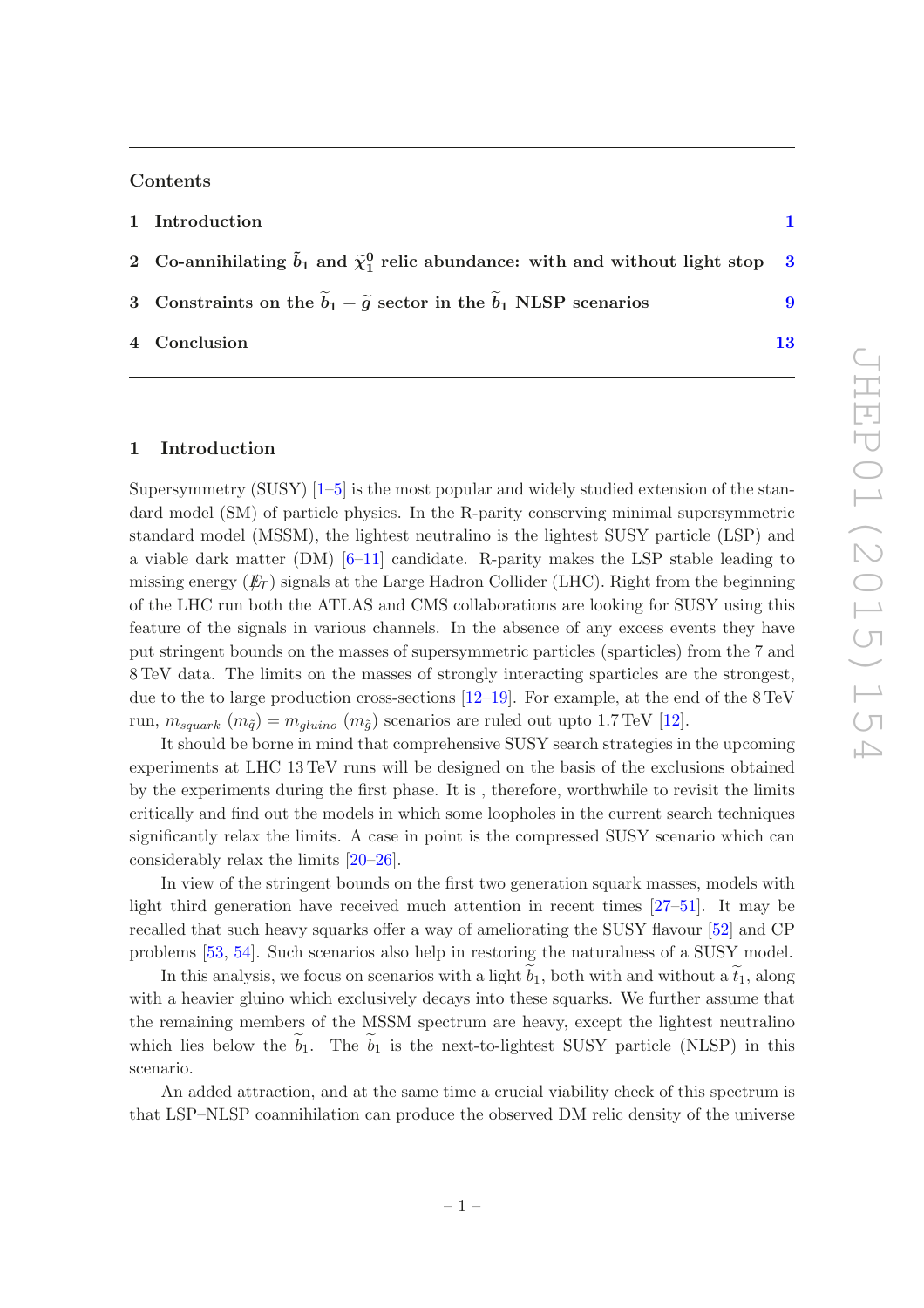provided their mass difference is small. A large number of phenomenological analyses have already addressed various topics/issues related to stop searches in different channels [\[27](#page-16-1)– [42](#page-16-2)] and investigated DM production via  $\tilde{t}_1$  -  $\tilde{\chi}_1^0$  coannihilation [\[37](#page-16-3)[–42\]](#page-16-2) extensively in the context of LHC. On the other hand the sbottom NLSP scenario, which also has the potential of explaining the observed relic density, has not yet received due attention and has been addressed by a relatively small number of analyses only [\[43](#page-17-4)[–51](#page-17-0)]. Moreover, most of the analyses predating the first phase of the LHC experiments were restricted to mSUGRA motivated models with non-universal boundary conditions. Since the SUSY breaking mechanism is essentially unknown, our emphasis will be on the  $\widetilde{b}_1 - \widetilde{\chi}_1^0$  coannihilation scenario in the phenomenological minimal supersymmetric standard model (pMSSM) [\[55](#page-17-5)] constrained by the LHC data. Thus, clear perspectives are expected to emerge from this analysis on (a) the viability of sbottom-neutralino coannihilation (with or without the assistance of stops) from the standpoint of relic density, (b) the spectacular signatures, not viable in the  $t_1$ -NLSP scenario, expected in the phase 2 of the LHC experiments and c) the new constraints in the  $\tilde{b}_1 - \tilde{g}$  sector in the  $\tilde{b}_1 - \tilde{\chi}_1^0$  co-annihilation scenarios using the current LHC data.

It should be noted in addition that one of the scenarios investigated here, namely the one with just a (right)  $\widetilde{b}_1$  and both stop mass eigenstates heavy, has an appeal from the viewpoint of the lighter neutral Higgs mass. It is known that pushing this mass upto  $\approx$ 125 GeV becomes less troublesome if the stop mass(es) and the trilinear SUSY breaking term is large. It therefore helps to have a situation where both of the stop eigenstates participate in raising the Higgs mass, while a light  $b_1$  lies close to the lightest neutralino and and facilitates co-annihilation.

Before delving into our main analysis it is worthwhile to review the existing LHC limits on  $m_{\tilde{t}_1}$  and  $m_{\tilde{b}_1}$  from direct search of these sparticles. If  $\Delta m_{\tilde{t}_1} = m_{\tilde{t}_1} - m_{\tilde{\chi}_1^0}$  is relatively large so that the decay  $\tilde{t}_1 \rightarrow t \tilde{\chi}_1^0$  decay is allowed, stop masses in the range 210–650 GeV are excluded for  $m_{\widetilde{\chi}^0_1}$  $≤ 30 \,\text{GeV}$  [\[56](#page-17-6), [57\]](#page-17-7). As  $m_{\tilde{\chi}^0_1}$  increases the limits become weaker. Similarly from sbottom pair production  $m_{\widetilde{b}_1} < 620\,\mathrm{GeV}$  is excluded at 95% CL for  $m_{\widetilde\chi^0_1}$ <sup>≤</sup>150 GeV [\[58\]](#page-17-8). However, for  $m_{\tilde{\chi}^0_1}$  $\stackrel{>}{\sim}$  250 GeV there is no limit on  $m_{\widetilde{t}_1}$  and  $m_{\widetilde{b}_1}$ .

None of the above scenarios, however, is consistent with the observed DM relic density of the universe. To explain the correct relic density, we need small mass difference between LSP and the NLSP (stop/sbottom) and a different technique for the NLSP search is called for. The limits on masses on third generation squarks are remarkably weaker in such coannihilating scenarios. From direct stop pair production the latest bound on  $m_{\tilde{t}_1}$  is 240 GeV [\[59\]](#page-17-9) for  $m_{\tilde{t}_1} - m_{\tilde{\chi}_1^0} < 80$  GeV. If the stop and the lightest neutralino are almost degenerate then stop masses up to 260 GeV are excluded from ATLAS search with a 'monojet like' topology<sup>[1](#page-2-0)</sup> [\[59\]](#page-17-9). Very recently using this search channel and 20 fb<sup>-1</sup> data at 8 TeV,  $m_{\widetilde{b}_1}$  below 250 GeV is excluded for small  $\Delta m_{\widetilde{b}_1} = m_{\widetilde{b}_1} - m_{\widetilde{\chi}_1^0}$  [\[59\]](#page-17-9).

As the gluino pair production cross-sections is the largest, gluino decays into the third generation squarks are likely to probe larger ranges of  $m_{\widetilde t_1}$  and/or  $m_{\widetilde b_1}$  in the coannihilation

<span id="page-2-0"></span><sup>&</sup>lt;sup>1</sup>Here one depends on a hard ISR jet in enhancing the signal. However, the signal with low jet multiplicity may contain more than one jet.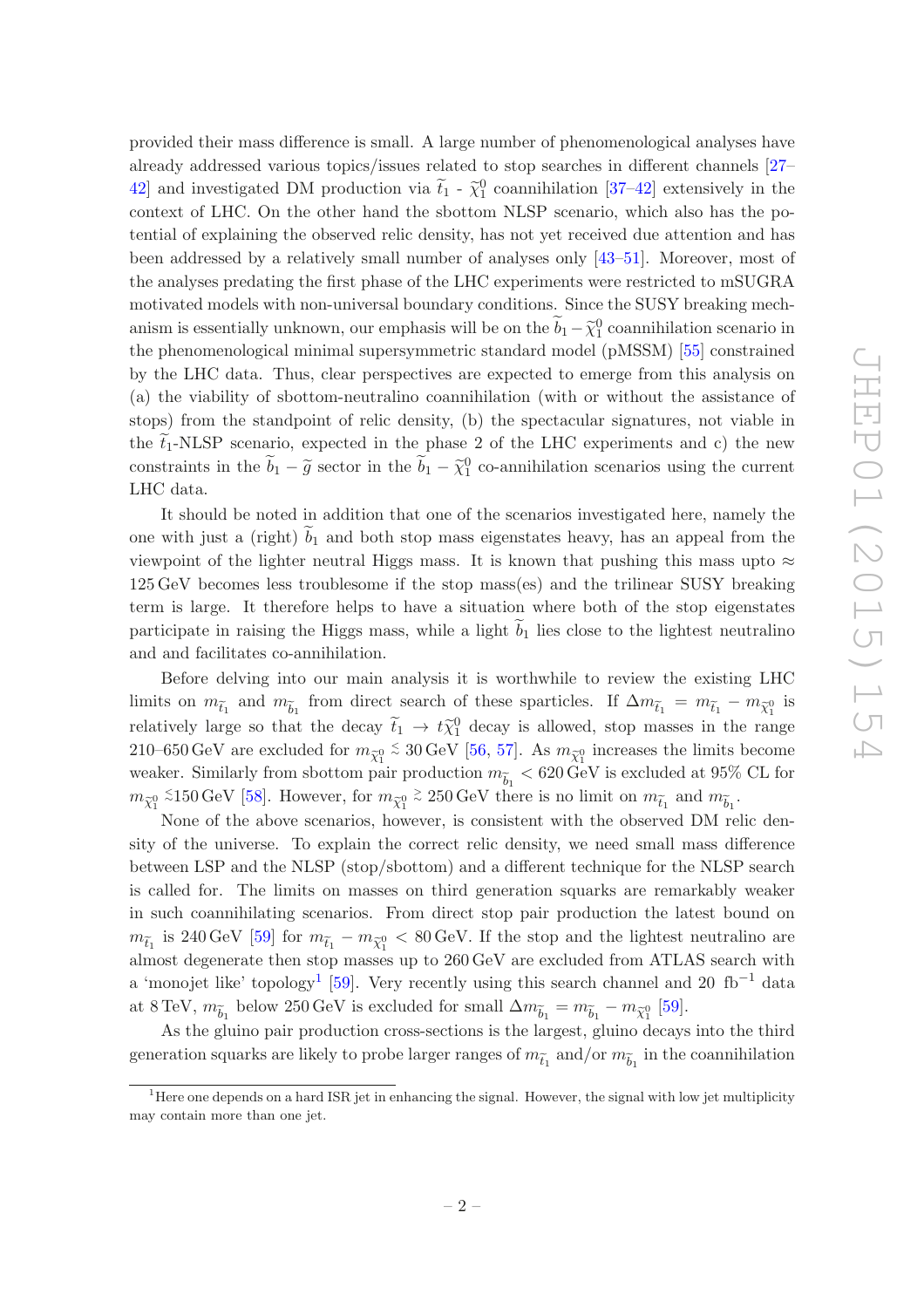scenario. Many groups have looked for gluino decay signatures in presence of light third generation squarks [\[60](#page-18-0)[–68\]](#page-18-1). In such cases gluino decays into  $\tilde{t}_1 t$  and/or  $b_1 b$ . For coanmihilating scenarios  $\tilde{t}_1$  decays into  $c\tilde{\chi}_1^0$  and  $\tilde{b}_1$  decays into  $b\tilde{\chi}_1^0$  with 100% BRs. However the c or b jets coming from  $\tilde{t}_1$  or  $\tilde{b}_1$  will be softer and the limits on the gluino masses could be degraded. For example, if all three generations squarks are much heavier than the gluino, then  $BR(\tilde{g} \to q\bar{q}\tilde{\chi}_1^0)$  is 100% where q is any quark. In this case gluino masses below 1.4 TeV is excluded for  $m_{\widetilde{\chi}_1^0}$ ≈ 200 GeV from  $jets + \not{E}_T$  channel [\[12\]](#page-15-2). On the other hand assuming  $m_{\tilde{t}_1} - m_{\tilde{\chi}_1^0} = 20 \,\text{GeV}$  which is relevant for the  $\tilde{t}_1$  - LSP coannihilation and  $Br(\tilde{g} \to \tilde{t}_1 t \to ct\tilde{\chi}_1^0) = 100\%$ , the limit reduces to 1150 GeV [\[12](#page-15-2)]. The ATLAS collaboration have also updated their search for NLSP sbottom scenario in the  $0 - 1l + 3b - jets + E_T$ channel [\[13](#page-15-5)] with  $Br(\tilde{g} \to \tilde{b}_1 b \to b b \tilde{\chi}_1^0) = 100\%$  and have excluded  $m_{\tilde{g}}$  below 1.2 TeV upto  $m_{\widetilde{b}_1} = 1.0 \,\text{TeV}$ . But the model is in conflict with the DM relic density as the LSP mass is fixed at 60 GeV.

In this paper we have revisited the last analysis focusing on  $\Delta m_{\widetilde{b}_1}$  appropriate for the coannihilation scenario, and checked whether this relaxes the gluino mass limit. We have considered several variants of the sbottom NLSP scenario characterized by the presence or absence of a  $\tilde{t}_1$ . In contrast, the experimental searches have considered gluino decays either into the  $\tilde{t}_1$  or the  $\tilde{b}_1$  channel. But if both  $\tilde{t}_1$  and  $\tilde{b}_1$  are light, then, depending on their mass difference, the gluino may decay into both the channels with sizable BRs. If, for example, the stop exclusively decays into a soft charm jet the gluino mass limit may suffer further suppression. Moreover the presence of an additional light  $\tilde{t}_1$  predicts novel signal for the LHC phase 2 experiments as we shall elaborate below.

An optimized search strategy for the  $b_1$  coannihilation scenario in the LHC phase 2 experiments calls for immediate attention. In this paper we use the existing ATLAS search results to obtain the best limits available at the moment in this scenario with/without a light stop. We also compare these results with the ones obtained by a generic jets  $+ E_T$ search for strongly interacting sparticles.

In section 2, we discuss the variants of the scenario studied here, and identify the regions of the parameter space which are consistent with the observed relic density as well as direct DM search experiments. We also identify the spectacular signatures in the  $b_1$ -NLSP scenario in presence of a relatively light  $\tilde{t}_1$ . The new constraints in the  $m_{\tilde{b}_1}$  -  $m_{\tilde{g}}$ plane in different scenarios using the LHC Run I data are computed in section 3. We summarize our main conclusions in section 4.

#### <span id="page-3-0"></span>2 Co-annihilating  $\tilde{b}_1$  and  $\widetilde{\chi}^0_1$  $_1^0$  relic abundance: with and without light stop

We explore a (simplified) pMSSM scenario with a bino-like LSP  $(\tilde{\chi}_1^0)$  and  $\tilde{b}_1$  as NLSP. Since the bino couples to the other (s)particles only through  $U(1)_y$  gauge interaction, the annihilation cross-section into standard model particles is known to be small. As a consequence, a (pure) bino-like  $\tilde{\chi}_1^0$  decouples from the thermal soup sufficiently early, and therefore has a larger thermal relic abundance compared to the present measured relic abundance  $\Omega h^2 = 0.112$  [\[69\]](#page-18-2) over large region of the parameter space.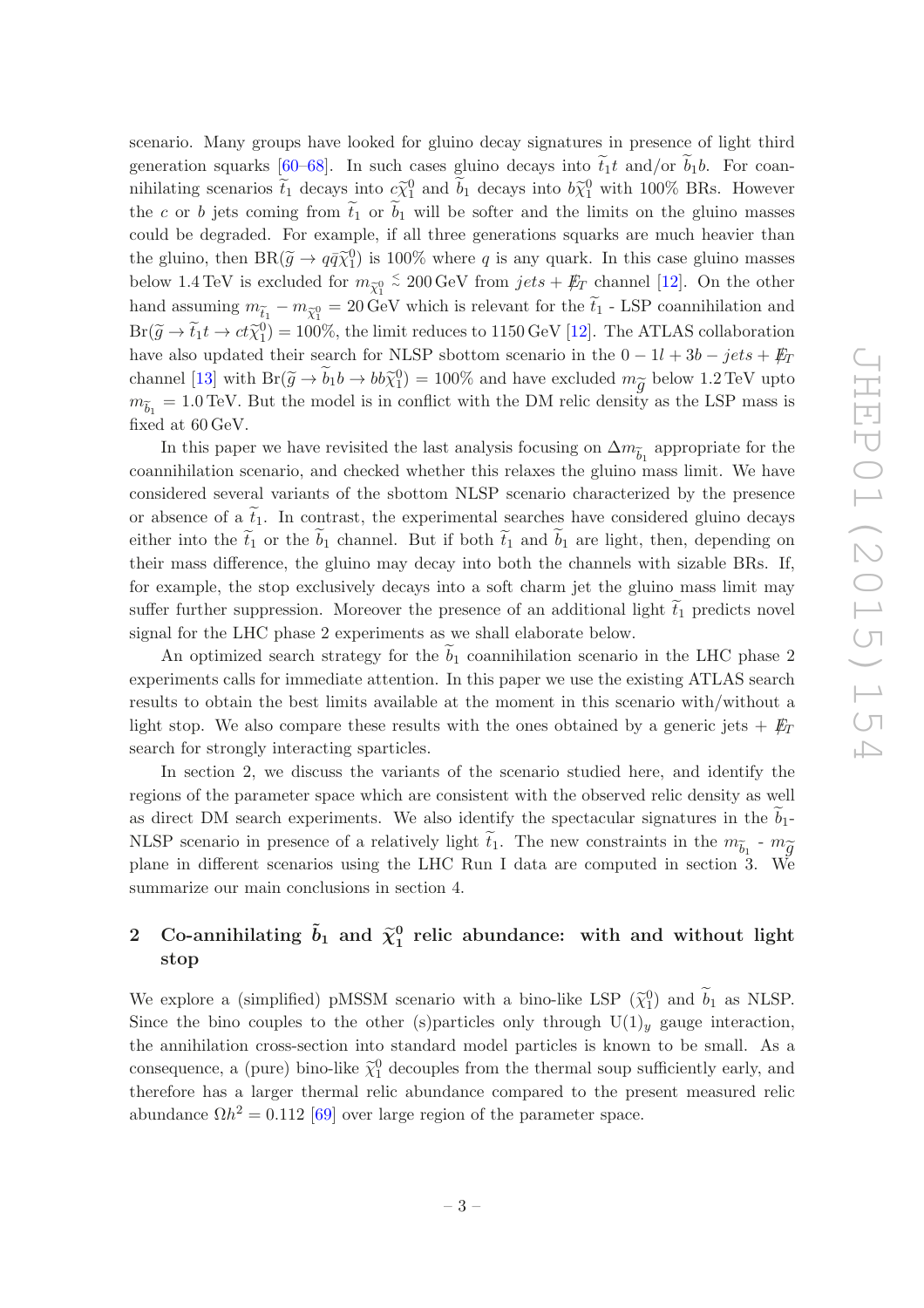However, when there is a scope for co-annihilation with the NLSP the DM and the coannihilating sparticle  $(b_1$  in this case) remain in relative thermal equilibrium for a longer period of time through  $\tilde{\chi}_1^0$   $SM \leftrightarrow \tilde{b}_1$   $SM'$ , where  $SM$  and  $SM'$  denote two Standard Model particles which are assumed to be in thermal equilibrium and therefore abundant. In the context of a bino-like  $\tilde{\chi}_1^0$ , the s-channel  $\tilde{b}_1$  exchange process  $\tilde{\chi}_1^0$   $b \leftrightarrow \tilde{b}_1 g$ , and the  $t/u$ channel b exchange processes  $\tilde{\chi}_1^0 g \leftrightarrow b\tilde{b}_1$  are examples of this. Thus, larger (co-)annihilation cross-section of  $\tilde{b}_1$  also implies a lower thermal relic density of the  $\tilde{\chi}_1^0$ . Of course, these interactions eventually decouple and the remaining sbottoms decay to  $\tilde{\chi}_1^0$ . The effect can be captured by [\[70,](#page-18-3) [71](#page-18-4)] using an effective (co-)annihilation cross-section ( $\sigma_{\text{eff}}$ ),

<span id="page-4-0"></span>
$$
\sigma_{\text{eff}} = \sum_{i,j} \frac{g_i g_j}{g_{\text{eff}}^2} (1 + \Delta_i)^{3/2} (1 + \Delta_j)^{3/2} e^{-x(\Delta_i + \Delta_j)} \sigma_{ij}, \tag{2.1}
$$

instead of the annihilation cross-section  $\sigma_{ann}$  in the relevant expressions. In the above equation,  $\{i, j\}$  runs over the list of co-annihilating sparticles,  $g_i$  denotes the number of degrees of freedom of the *i*-th sparticle,  $\Delta_i = \frac{m_i}{m_i}$  $\frac{m_{\tilde{\chi}_1^0}}{m_{\tilde{\chi}_1^0}} - 1, x =$  $\stackrel{\textstyle n}{m}_{\widetilde{\chi}_1^0}$  $\frac{\lambda_1}{T}$  and  $\sigma_{ij}$  denotes the co-annihilation cross-section of  $i$  and  $j$ -th sparticles into SM particles. Also,

$$
g_{\text{eff}} = \Sigma_i g_i (1 + \Delta_i)^{3/2} e^{-x \Delta_i}.
$$
 (2.2)

Thus co-annihilations are very relevant for sufficiently small  $\Delta_i$ , i.e. for small mass difference between the LSP and the NLSP. In this paper we choose the mass difference between  $\tilde{\chi}_1^0$ and  $b_1$  such that sufficient co-annihilation takes place [\[70](#page-18-3), [71\]](#page-18-4) ensuring the correct thermal relic abundance of  $\tilde{\chi}_1^0$ . Note that, LSP co-annihilation with strongly interacting sparticles the involves one strong vertex leading to large cross-section. Consequently to achieve the required  $\sigma_{\text{eff}}$ , the mass difference of these strongly interacting sparticles with the LSP need to be larger compared to their electroweak counterparts in a co-annihilation scenario. As we will see, while the required mass difference is about 5–15 GeV for electroweak sparticles (see, e.g., [\[72,](#page-18-5) [73\]](#page-18-6)), for (third generation) squarks it is about 25–35 GeV. This has nontrivial consequences for the observability of  $b_1$  coannihilation scenario at the LHC (to be discussed in the next section).

In the pMSSM, the soft-supersymmetry-breaking mass terms for the third generation squarks, namely  $m_{\tilde{b}_R}(m_{\tilde{t}_R})$  for the  $SU(2)_L$  singlets  $\tilde{b}_R(\tilde{t}_R)$  and  $m_{\tilde{Q}_3}$  for the  $SU(2)_L$  doublets are free parameters. A large hierarchy among the parameters  $m_{\tilde{b}_R}(\tilde{t}_R)$  and  $m_{\tilde{Q}_3}$  ensure that L-R mixing in the sbottom ( stop ) sector is small. We shall restrict ourselves to such scenarios only. We further assume that the first two generations of squarks are much heavier and decoupled. The electroweak sparticles other than the LSP are assumed to be heavier than  $b_1$  or  $\tilde{t}_1$ . We consider three  $b_1$ -LSP coannihilation scenarios characterized by different relative magnitudes of the above soft terms leading to potentially distinctive LHC signatures. Each scenario is illustrated by a BM point in table [1](#page-5-0) and the corresponding BRs relevant for LHC signatures are tabulated in table [2.](#page-6-0)

• Gluino-Sbottom-R-Model: Here the  $\tilde{b}_1$  NLSP is a  $SU(2)_L$  singlet with a small  $m_{\tilde{b}_R}$ . The parameters  $m_{\tilde{Q}_3}$  and  $m_{\tilde{t}_R}$  are assumed to be too large to affect the gluino decays. Benchmark point (BMP) BMP-A in table [1](#page-5-0) provides an example of this scenario.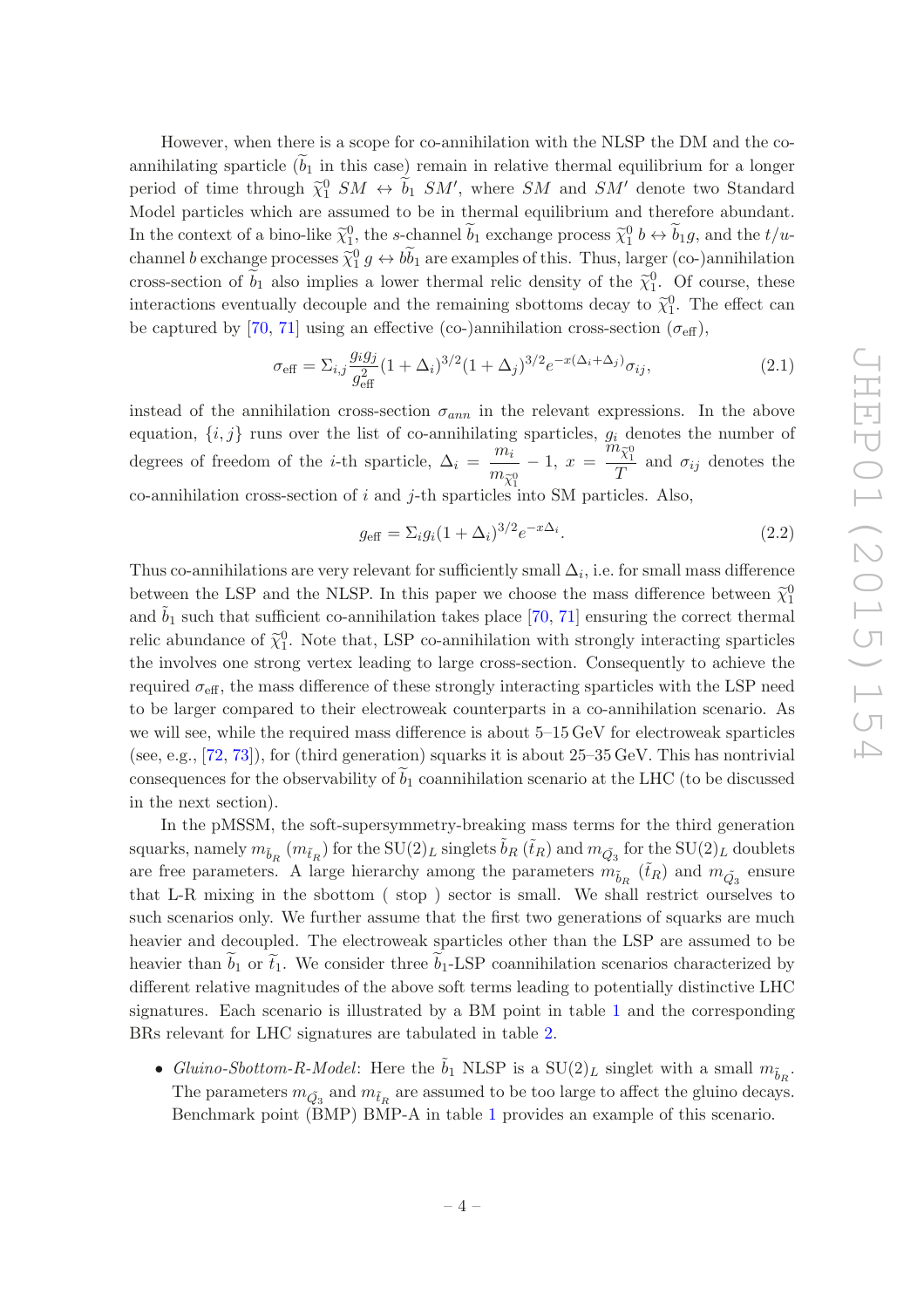<span id="page-5-0"></span>

| Parameter                      | BMP-A | BMP-B1 | BMP-B <sub>2</sub> | BMP-B3 | BMP-C |
|--------------------------------|-------|--------|--------------------|--------|-------|
| $m_{\widetilde{\chi}_{1}^{0}}$ | 300   | 306    | 305                | 305    | 305   |
| $m_{\widetilde{q}}$            | 1236  | 1259   | 1273               | 1270   | 1310  |
| $m_{\widetilde{b}_1}$          | 325   | 335    | 333                | 333    | 334   |
| $m_{\widetilde{t}_1}$          | 1558  | 345    | 507                | 468    | 455   |
| $\Omega_h^2$                   | 0.11  | 0.11   | 0.11               | 0.11   | 0.12  |

**Table 1:** Mass spectra for different benchmark points. BMP-A, $B(1,2,3)$ , C represent three different scenarios Gluino-Sbottom-R-Model, Gluino-Stop-Sbottom-R-Model and Gluino-Stop-Sbottom-L-Model respectively (see text for details). All the masses are in GeV.

• Gluino-Stop-Sbottom-R-Model: In this model the NLSP is dominantly  $\tilde{b}_R$  as in the previous case. However, there is also a R-type light  $t_1$ . In contrast to the previous scenario,  $\tilde{g}$  decays to both  $b\tilde{b}_1$  and  $t\tilde{t}_1$  channels with sizable BRs. Depending on the mass splitting between  $\tilde{b}_1$  and  $\tilde{t}_1$ , there are three possible decay modes of  $\tilde{t}_1$ :  $c\tilde{\chi}_1^0$ ,  $t\tilde{\chi}_{1}^{0}$  and  $\tilde{b}_{1}W$ . They are tabulated as BMP-B1, BMP-B2 and BMP-B3 respectively in table [1.](#page-5-0)

If the mass difference between  $\tilde{b}_1$  and  $\tilde{t}_1$  is assumed to be significantly smaller than  $m_W$ ,  $\tilde{t}_1$  decays dominantly into the loop induced mode  $c_{\chi_1}^{\sim 0}$ . As a result the number of taggable hard jets in the signal decreases and this scenario is expected to yield the weakest limits on  $m_{\widetilde{g}}$ . Moreover, both  $\widetilde{t}_1$  and  $\widetilde{b}_1$  can contribute to DM production if their mass difference is 10 GeV or so. BMP-B1 in the table illustrates this case. However, if  $m_{\tilde{t}_1} \stackrel{>}{\sim} m_t + m_{\tilde{\chi}_1^0}$ , then  $\tilde{t}_1 \to t\tilde{\chi}_1^0$  dominates; BMP-B2 illustrates this scenario. Finally, for  $m_W + m_{\tilde{b}_1} \stackrel{<}{\sim} m_{\tilde{t}_1} \stackrel{<}{\sim} m_t + m_{\tilde{\chi}_1^0}, \ \tilde{t}_1 \rightarrow \tilde{b}_1 W$  dominates over the flavor-violating decay mode  $c\tilde{\chi}_1^0$  provided there is a tiny L-R mixing in the stop and sbottom sectors. This is depicted by BMP-B3. Note that in this case the L-components in  $\tilde{t}_1$  and  $\tilde{b}_1$  are respectively enhanced to about 5% and 0.2% only by adjusting the parameters in the stop and sbottom mass matrices. However, if both the mode  $\tilde{t}_1 \to t \tilde{\chi}_1^0$  and  $\tilde{t}_1 \to \tilde{b}_1 W$  are kinematically allowed the mixing angle suppressed latter mode is not competitive. In the presence of large mixing in the sbottom and/or stop sector the above classifications become somewhat blurred. In this case, e.g, both  $\tilde{t}_1 \to \tilde{b}_1 W$  and  $\tilde{t}_1 \to t \tilde{\chi}_1^0$  may be observed, if kinematically allowed. In fact the relative rates of these two events may provide some information on L-R mixing in the squark sector.

• Gluino-Stop-Sbottom-L-Model: In this case only  $m_{\tilde{Q}_3}$  is relatively light. The  $\tilde{b}_1$  NLSP is dominantly an  $SU(2)<sub>L</sub>$  doublet i.e, of L-type. In the limit of small  $L - R$  mixing,  $\tilde{t}_1$  is heavier than  $\tilde{b}_1$  due to larger contributions from the D-terms and F-terms. The mass difference between  $\tilde{t}_1$  and  $b_1$  is fixed and only allows the decay  $\tilde{t}_1 \rightarrow \tilde{b}_1 W^+$ which occurs with [1](#page-5-0)00  $\%$ . The BMP-C in table 1 illustrates this case.

The BRs relevant for LHC signatures are tabulated in table [2.](#page-6-0) In all scenarios,  $Br(b_1 \rightarrow$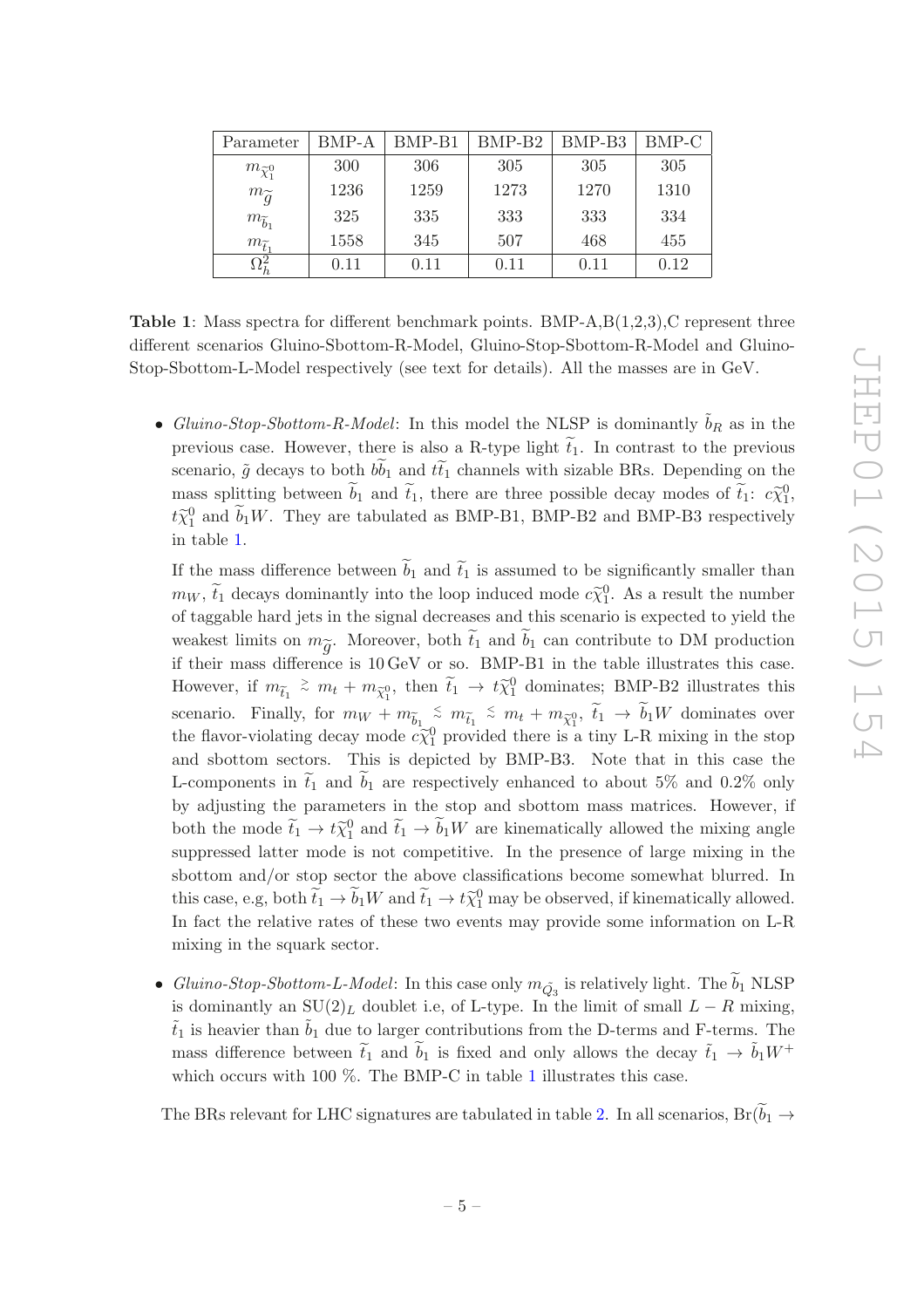<span id="page-6-0"></span>

| Decay Modes                                  | BMP-A | $BMP-B1$ | $BMP-B2$ | BMP-B <sub>3</sub> | BMP-C |
|----------------------------------------------|-------|----------|----------|--------------------|-------|
| $\widetilde{g} \to bb_1$                     | 100   | 52.3     | 52.2     | 50.8               | 54.4  |
| $\rightarrow t\tilde{t}_1$                   |       | 47.7     | 47.8     | 49.2               | 45.6  |
| $b_1 \rightarrow b_1^{\infty}$               | 100   | 100      | 100      | 100                | 100   |
| $\widetilde{t}_1 \to c \widetilde{\chi}_1^0$ |       | 97       |          |                    |       |
| $\rightarrow W\widetilde{b}_1$               |       | $3*$     | 1.4      | 100                | 100   |
| $\rightarrow t\widetilde{\chi}_{1}^{0}$      |       |          | 98.6     |                    |       |

**Table 2:** Branching Ratios - BRs  $(\%)$  of decay modes of  $\tilde{g}$ ,  $\tilde{b}_1$  and  $\tilde{t}_1$  for benchmark points. \* For BMP-B1 small BRs of  $\tilde{t}_1 \to W \tilde{b}_1$  is coming from virtual W.

 $b\tilde{\chi}_1^0$ ) is 100%, as  $\tilde{b}_1$  is the NLSP. In the scenarios with a light  $\tilde{t}_1$  the  $\tilde{g}$  decays to both  $b\tilde{b}_1$ and  $t\tilde{t}_1$ . For the scenarios represented by BMP-B1, BMP-B3 and BMP-C the BRs of the two modes are approximately the same irrespective of  $m_{\tilde{t}_1}$ . In BMP-B2 the BRs of the final states with  $\tilde{t}_1$  decreases as  $m_{\tilde{t}_1}$  approaches  $m_{\tilde{g}}$  and the scenario is indistinguishable to Gluino-sbottom-R model. We have chosen BMP-B2 such that  $m_{\tilde{t}_1}$  the  $\tilde{g}$  decays to both modes with approximately the same BR. As discussed above, in the limit of small L-R mixing  $\tilde{t}_1$  decays into a single channel channel with almost 100 % BR for  $m_{\tilde{t}_1}$  in a specific range. BMP-B1 and BMP-B2 represent scenarios with qualitatively different stop decays and can in principle be distinguished from other scenarios. On the other hand BMP-B3 and BMP-C are indistinguishable so far as stop decays are concerned.

As already noted no dedicated search for the  $\tilde{b}_1$  NLSP has so far been carried out at the LHC. In section 3 we shall focus on new constraints on  $m_{\widetilde b_1}$  and  $m_{\widetilde g}$  using the available data from phase 1 of the LHC run. However it should be emphasized that spectacular signatures of gluino decays in the  $b_1$  NLSP scenario with a light  $t_1$  will be worth searching at the LHC during phase 2. Final state topologies like  $2bW E_T$ ,  $b tW E_T$  or  $b t E_T$  are not viable in the  $\tilde{t}_1$  - NLSP scenario.

We ensure that the spectrum, generated by SuSpect [\[74](#page-18-7)], contains a CP-even (light) Higgs with mass  $125 \pm 3 \,\text{GeV}$ , as required by the present LHC data [\[75](#page-18-8)[–78\]](#page-19-0). The relevant modes for  $\tilde{g}$ ,  $b_1$  and  $\tilde{t}_1$  decays with their branching ratios (BRs) for the benchmark points are shown in table [2.](#page-6-0) We have used SUSYHIT [\[79](#page-19-1)] to obtain the decay widths and branching ratios in various channels. We have computed the DM relic density using micrOMEGAs-3.6.7. [\[80\]](#page-19-2).

For the Gluino-Sbottom-R-Model, in estimating the thermal abundance, three processes play major roles. The first one is  $\tilde{b}_1 \tilde{b}_1^* \to gg$ , which contributes dominantly to  $\sigma_{\text{eff}}$ . This process receives contributions from four-point (gauge) interaction, s-channel g exchange, and  $t/u$ -channel  $\ddot{b}$  exchange processes where the first two channels contribute most. In addition, there can be annihilation via  $\tilde{\chi}_1^0 \tilde{b}_1 \to g b$  and  $\tilde{b}_1 \tilde{b}_1 \to b b$ . Note that  $\tilde{\chi}_1^0$  annihilation is a pure EW process and hence its contribution remains small. While  $s$ -channel  $b$  exchange and  $t/u$ -channel  $b_1$  exchange contributes to the former one; the latter one is mediated by  $\tilde{q}$  and neutralinos (mostly the bino-like one) in  $t/u$ -channel. For our BMP-A, these three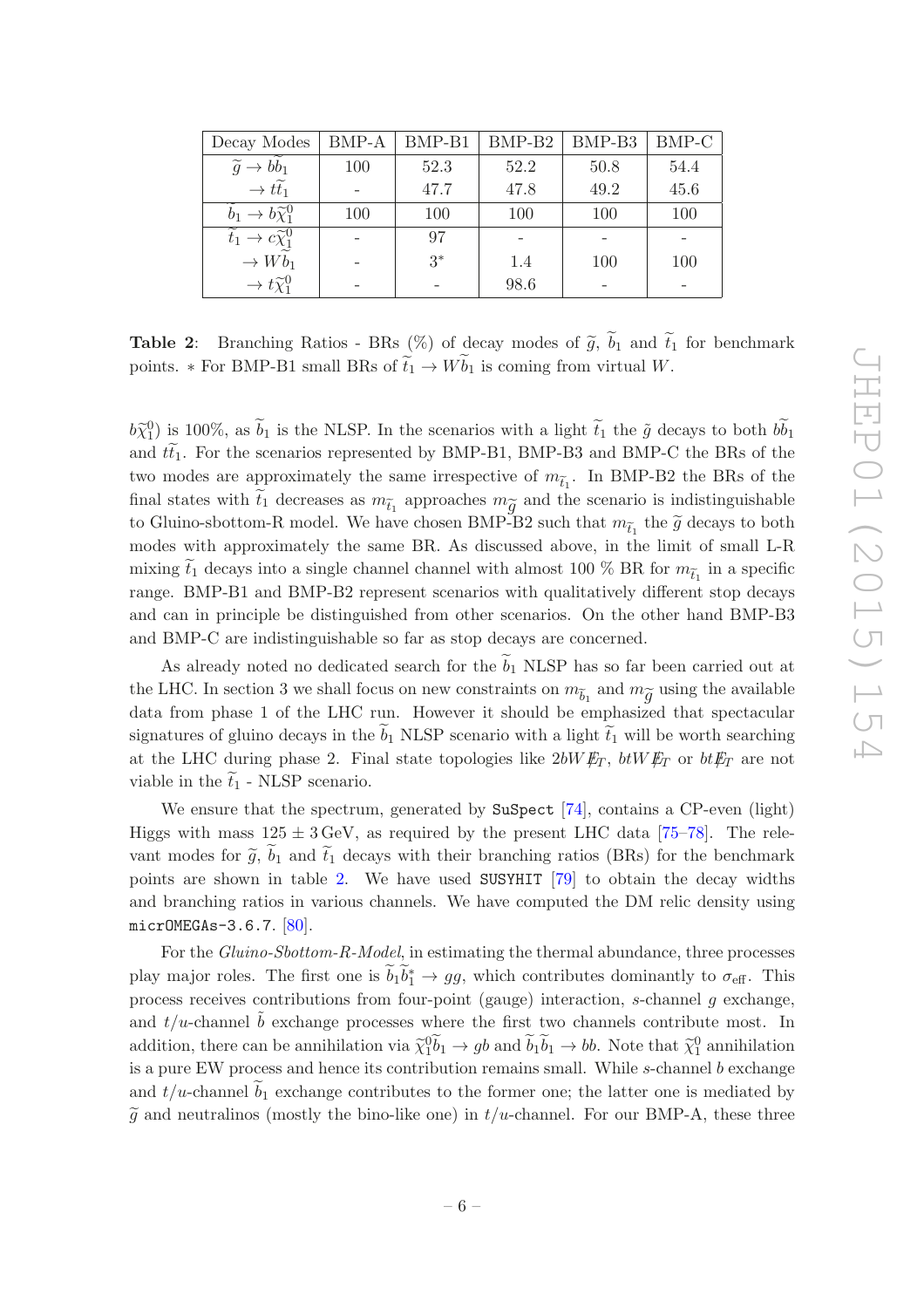processes contribute 63%, 18% and 11% respectively. Although, because of large  $m_{\widetilde{\sigma}}$  mass, the contribution from the third process is rather small for smaller  $\tilde{\chi}_1^0$  masses, it increases for larger  $\tilde{\chi}_1^0$  masses contributing about 20% for  $m_{\tilde{\chi}_1^0} \sim 600 \,\text{GeV}$ .

In the *Gluino-Stop-Sbottom-R-Model*, for BMP-B1,  $\tilde{b}_1 \tilde{b}_1^* \rightarrow gg$  contributes about 33%;  $\widetilde{t}_1 \widetilde{b}_1 \to g b$  and  $\widetilde{\chi}_1^0 \widetilde{t}_1 \to g t$  contribute about 15% each; and  $\widetilde{\chi}_1^0 \widetilde{\chi}_1^0 \to t\bar{t}$  contributes about 11%. The latter receives contributions from  $\tilde{t}_1$  exchange  $t/u$ -channel processes, and is unsuppressed due to the large top mass which helps in evading large chirality suppression. Any other channel contributes less than 10% for this chosen benchmark point. In BMP-B2 and BMP-B3,  $\tilde{t}_1$  is quite heavy compared to  $\tilde{\chi}_1^0$ . Consequently, the leading co-annihilation channels involve  $b_1$  only, and their relative contributions are similar to that in Gluino-Sbottom-R-Model (BMP-A). However, since  $\tilde{t}_1$  is quite light compared to that in BMP-A,  $\tilde{\chi}_1^0$  annihilation into  $t\bar{t}$  (mediated via  $\tilde{t}_1$  in  $t/u$ -channel) contributes about 5 − 6% in both these cases.

Finally, in the Gluino-Stop-Sbottom-L-Model, the leading contribution comes from  $\widetilde{b}_1 \widetilde{b}_1^* \to gg$ , which gives about 34% of the total coannihilation rate for BMP-C. Since  $\widetilde{b}_1$ is L-type, large D-term contribution together with contributions from the F-term, leads to large  $\widetilde{b}_1 \widetilde{b}_1^* \to hh$  cross-section. Along with four-point vertices, s-channel h mediated process and  $t/u$ -channel  $\tilde{b}_1$  mediated processes contribute to this channel. Altogether, its contribution is about 22%. This is followed by the cross-sections for  $\tilde{b}_1 \tilde{b}_1 \rightarrow b\tilde{b}_2$ , and other channels which contribute less than 10% for BMP-C. Since  $m_{\tilde{t}_1}$  is quite large (due to large D-term and F-term contribution, in the no-mixing limit), co-annihilation with  $\tilde{t}_1$  does not take place.

In figure [1,](#page-8-0) the red points show the region where  $\tilde{\chi}_1^0$  has the right thermal relic abundance in Gluino-Sbottom-R-Model. The mass difference with  $b_1$  does not change significantly over a large region of  $m_{\tilde{\chi}_1^0}$ ; it varies between about 25–35 GeV. Since strong interaction processes involving  $b_1$  always contribute dominantly to the relic density, such a minor variation of  $(m_{\widetilde{b}_1} - m_{\widetilde{\chi}_1^0})$  is well anticipated, especially since  $\sigma_{\text{eff}}$  depends exponentially on the same. The figure further shows the present ATLAS limit on  $m_{\tilde{b}_1}$  derived from  $0l + 2b + \not\!\!E_T$  and  $0l + 1j + \not\!\!E_T$  (compressed scenario) for direct  $\tilde{b}_1$  production [\[58,](#page-17-8) [59](#page-17-9)].

In Gluino-Stop-Sbottom-R-Model  $\tilde{t}_1$  (R-type) also contributes to the co-annihilation processes; for BMP-B1 its contribution is about 30%. Correspondingly, the mass difference  $(m_{\widetilde{b}_1} - m_{\widetilde{\chi}_1^0})$  is raised by about 4 GeV compared to that in *Gluino-Sbottom-R-Model* scenario. The mass difference varies between about 28-35 GeV over a large range (up to about 800 GeV) of  $m_{\tilde{\chi}_1^0}$  in this scenario too.

Green (blue) Points in figure  $2a(2b)$  represent the parameter space with correct thermal relic density allowed by PLANCK in the Gluino-Stop-Sbottom-R(L)-Model. Orange and pink shaded regions are excluded from direct  $b_1$  pair production data in  $0l + 2b + E_T$ channel [\[58\]](#page-17-8) and  $0l$  + monojet +  $E_T$  channel [\[59](#page-17-9)] by ATLAS.

Note that, we have used gluino masses around 1200 GeV to estimate the relic density. However, the t (and u) channel gluino exchange processes  $\tilde{b}_1 \tilde{b}_1 \to b$  b contributes only about  $10-25\%$  $10-25\%$  $10-25\%$  to  $\sigma_{\text{eff}}$  during DM freeze-out for our benchmark points.<sup>2</sup> Even a large increment

<span id="page-7-0"></span><sup>&</sup>lt;sup>2</sup> In  $\tilde{b}_1 \tilde{b}_1^* \to b \bar{b}$  s channel g exchange contributes dominantly along with t (and u) channel  $\tilde{g}$  exchange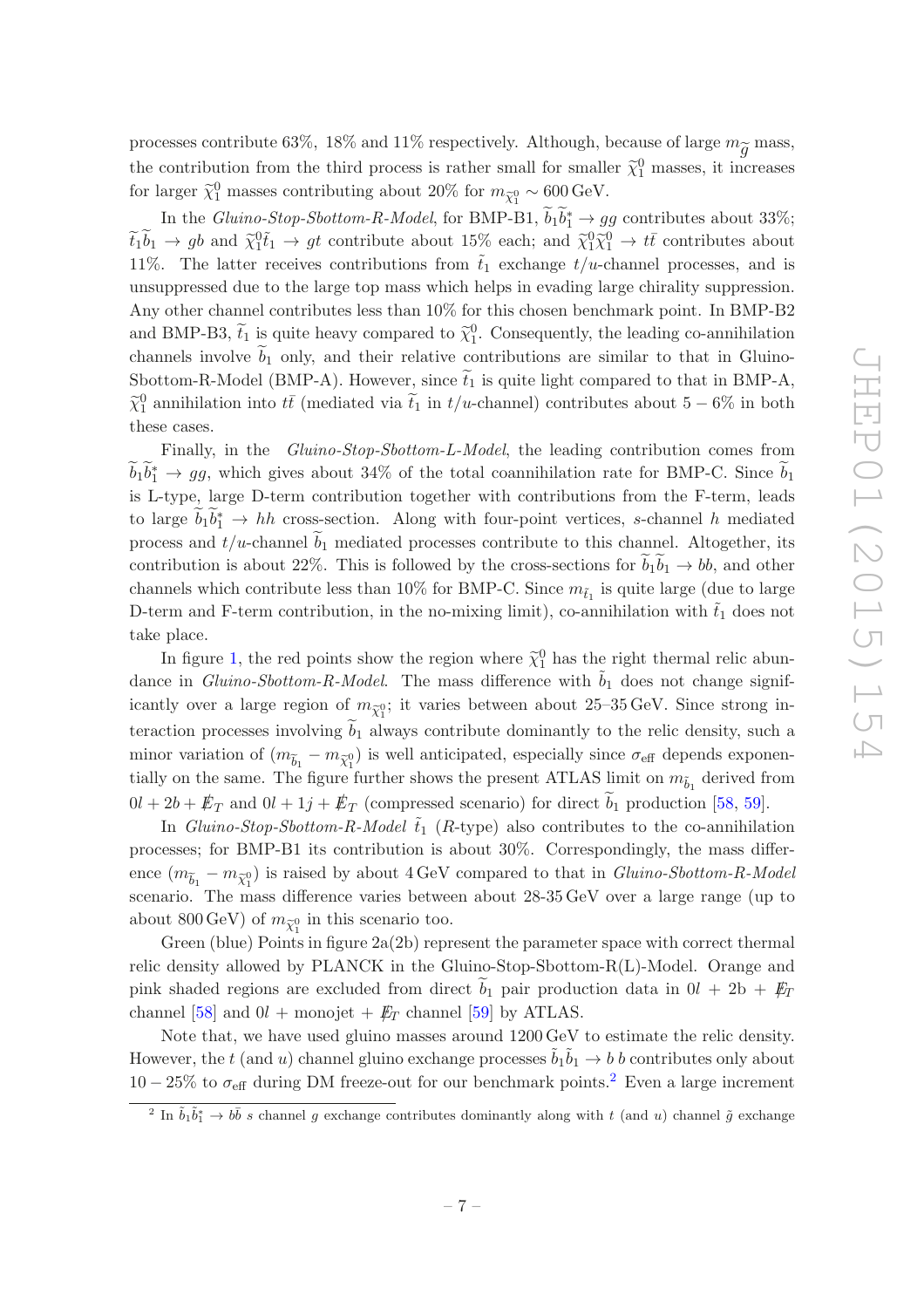<span id="page-8-0"></span>

**Figure 1:** The red points give correct thermal relic density of  $\tilde{\chi}_1^0$  allowed by PLANCK [\[69\]](#page-18-2) in Gluino-Sbottom-R-Model. Limits on  $m_{\tilde{b}_1}$  from direct  $\tilde{b}_1$  pair production from  $0$ l + monojet +  $\rlap{\,/}E_T$  search [\[59](#page-17-9)] and  $0l + 2b + \rlap{\,/}E_T$  search [\[58\]](#page-17-8) by ATLAS are presented by orange and pink shaded region respectively.

in  $m_{\widetilde{g}}$ , therefore, can be compensated by a corresponding reduction in the mass of the NLSP by a few GeV, retaining the correct thermal relic abundance. We have checked this numerically using micrOMEGAs [\[80\]](#page-19-2).[3](#page-8-1)

It should be further noted that we have assumed  $|\mu| = 1000 \text{GeV}$ . While reducing |µ| has no effect on the (2-body) decay of  $\tilde{g}$ ; significant bino-higgsino mixing in  $\tilde{\chi}_1^0$  can be achieved. However, such mixing is quite constrained by the present data from LUX [\[81](#page-19-3)]. For a 300 GeV  $\tilde{\chi}_1^0$ , we found it to be at most about 5-10%. But the details of direct detection cross-section also depend on tan  $\beta$  and the heavy Higgs masses. Moreover, uncertainties from the estimation of the strange quark content of the nucleon affect the direct detection cross-section significantly; assuming the default values of strange quark content at low energies may turn out to be an oversimplification [\[80\]](#page-19-2). In the present context, its effect on the thermally averaged annihilation cross-section can again be compensated by changing the mass of the NLSP by a few GeV, thus restoring the correct thermal relic abundance. It may thus be worthwhile to consider sbottom NLSP scenarios with low values of  $|\mu|$  as well.

In a nutshell, we have considered various scenarios with a light  $\tilde{b}_1$  NLSP (and also light  $\tilde{t}_1$  in benchmarks BMP-B and BMP-C). In all these scenarios, the bino-like  $\tilde{\chi}_1^0$  provides a suitable Dark Matter candidate. While its dominantly bino-like nature assures that it

process. However, this channel contributes less than 1% to the thermally averaged annihilation cross-section.

<span id="page-8-1"></span><sup>&</sup>lt;sup>3</sup>Note that, the mass difference between the LSP and the NLSP affects the contributions from the co-annihilating channels to  $\sigma_{\text{eff}}$  exponentially.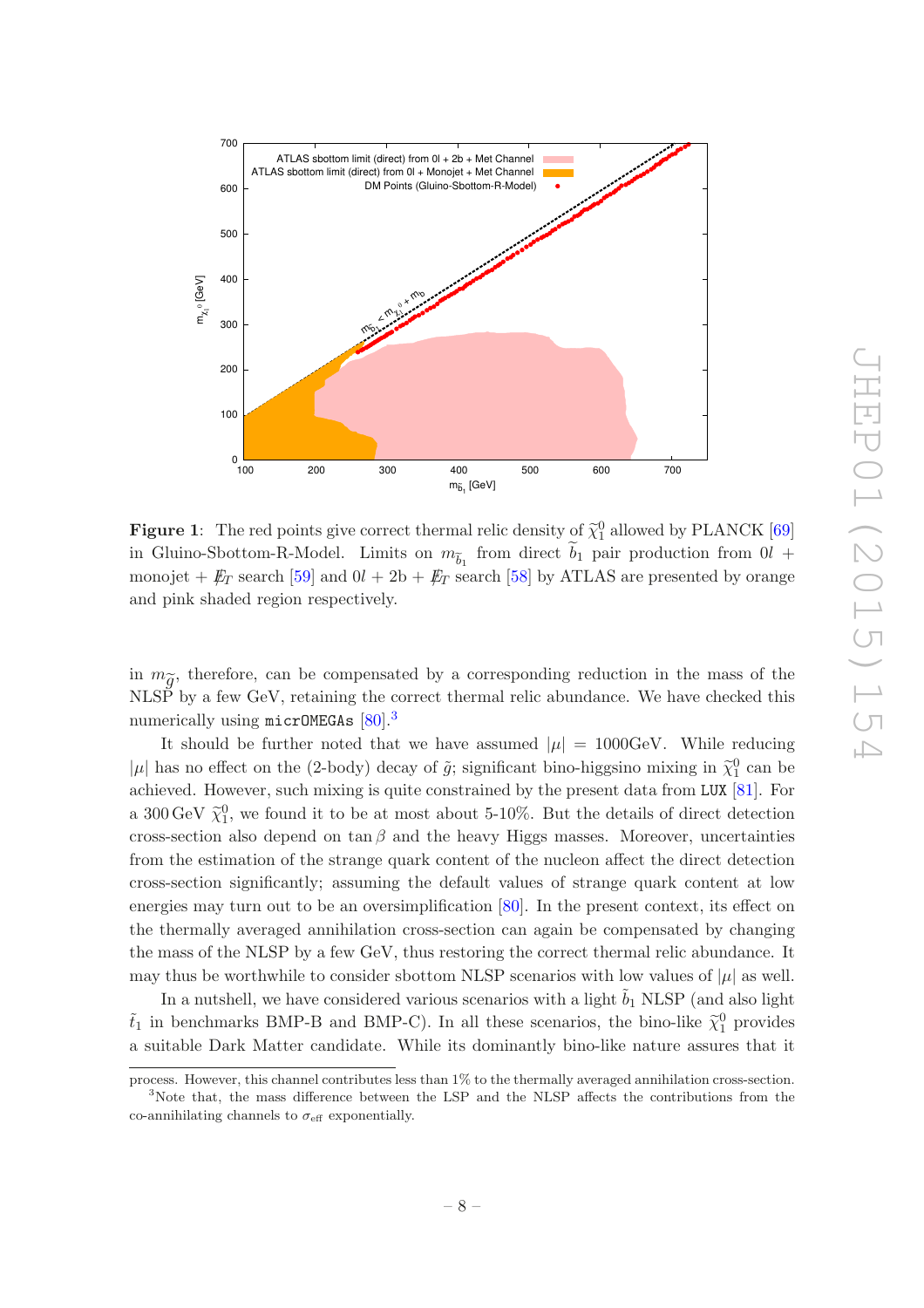

**Figure 2:** The green and blue points give correct thermal relic density of  $\tilde{\chi}_1^0$  allowed by PLANCK [\[69\]](#page-18-2) in Gluino-Stop-Sbottom-R-Model (left panel) and Gluino-Stop-Sbottom-L-Model (right panel) respectively (see text for details). Limits on  $m_{\tilde{b}_1}$  from direct  $\tilde{b}_1$  pair production from  $0l$  + monojet +  $E_T$  search [\[59](#page-17-9)] and  $0l + 2b + E_T$  search [\[58\]](#page-17-8) by ATLAS are presented by orange and pink shaded region respectively.

escapes the present direct searches, co-annihilation with  $\tilde{b}_1$  plays a crucial role in achieving the right thermal relic density. In the next section, we will consider the lower bound on the mass of  $\tilde{g}$  in these scenarios.

## <span id="page-9-0"></span>3 Constraints on the  $\tilde{b}_1 - \tilde{g}$  sector in the  $\tilde{b}_1$  NLSP scenarios

In this section we focus on  $\tilde{g}$  pair production in the sbottom NLSP scenarios described in the previous section and obtain the exclusion contours in the  $m_{\widetilde{g}}$  -  $m_{\widetilde{b}_1}$  plane using the LHC data. For each point in the plot  $m_{\widetilde{\chi}_1^0}$  is chosen in the narrow range consistent with the observed DM relic density. We also compute the limits on  $m_{\widetilde{g}}$  for different models described in previous section and also for different BMPs introduced in table [1](#page-5-0) and [2.](#page-6-0) Since there is no dedicated LHC search for this case our aim is to constrain the gluino mass utilizing the ATLAS model independent cross section bounds (see below) for final states similar to but not identical with the ones we are interested in. Our choice is guided by the fact that the final state coming from  $\tilde{g}\tilde{g}$  pair production in all cases is expected to be enriched with b-jets and the generic signal will be jets  $+$   $E_T$ .

The ATLAS collaboration has updated their SUSY search results at 8 TeV with  $\mathcal{L} \sim$ 20 fb<sup>-1</sup> data in n-leptons + m-jets (with or without b tagging) +  $\not{E}_T$  channel for different integral values of  $n$  and  $m$  and interpreted the results for various simplified models. Here we will concentrate mainly on the jets (at least 3b jets) + 0-1l  $(l = e, \mu) + E_T$  [\[13\]](#page-15-5) signal. The results were interpreted in a simplified model with light  $\tilde{g}$  and  $b_1$  for a fixed LSP mass:  $m_{\tilde{\chi}^0_1} = 60 \,\text{GeV}$ . We have obtained new constraints for  $\Delta m_{\tilde{b}_1} \approx 30 \,\text{GeV}$ , which the hallmark of the  $\tilde{b}_1 - \tilde{\chi}_1^0$  coannihilation scenario. We have also considered the channel jets (no b tagging) + 0l ( $l = e, \mu$ ) +  $\not\hspace{-1.2mm}E_T$  [\[12\]](#page-15-2). Although this analysis leads to weaker  $m_{\widetilde{g}}$  limits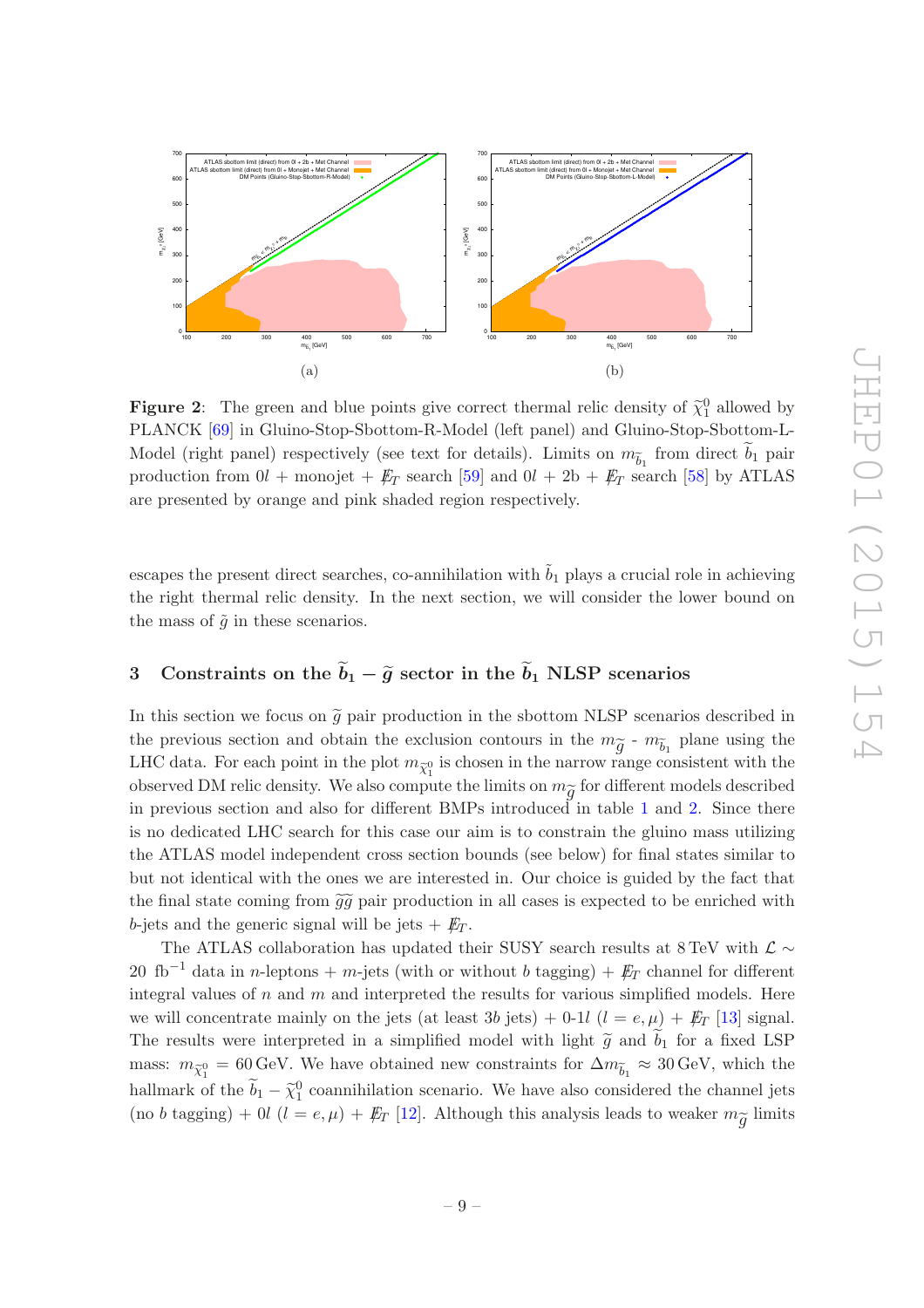in most cases of our interest, it yields the most stringent bounds for significantly smaller values of  $\Delta m_{\tilde{b}_1}$ . Such choices, though disfavoured in the  $\tilde{b}_1$  -  $\tilde{\chi}_1^0$  co- annihilation scenarios, can not be absolutely ruled out in view of the fact that DM production may be due to other mechanisms.

Next we will briefly review the above analyses by ATLAS. SUSY searches in the inclusive jets +  $0l + \not{E}_T$  channel for  $\mathcal{L} = 20.3 \text{ fb}^{-1}$  at 8 TeV have been presented in ref. [\[12\]](#page-15-2). Five inclusive analyses channels, labelled as A to E depending on jet multiplicities (from two to six respectively), are introduced. The relevant cuts have been described in table 1 of ref. [\[12\]](#page-15-2). Each of these channels are further classified as 'Tight','Medium' and 'Loose' based on the final cuts on the observables  $\frac{E_T}{E_T}$  $\frac{\mu_T}{m_{\text{eff}}}$  and  $m_{\text{eff}}$  (incl.).<sup>[4](#page-10-0)</sup> Non-observation of any significant excess in each of these signal region leads to an upper limit on the number of events  $(N_{BSM})$  from any Beyond Standard Model (BSM) scenario. The observed upper limits on  $N_{BSM}$  at 95 % Confidence Level (CL) for signal regions SRA-Light, SRA-Medium, SRB-Medium, SRB-Tight, SRC-Medium, SRC-Tight, SRD, SRC-Loose, SRE-Tight, SRE-Medium, SRE-Loose are given by 1341, 51.3, 14.9, 6.7, 81.2, 2.4, 15.5, 92.4, 28.6, 8.3 respectively [\[12\]](#page-15-2). We use these (model independent) numbers to obtain new limits on  $m_{\widetilde{g}}$ .

ATLAS collaboration has also reported the search for strong sparticles in the multib-jets final states with  $\mathcal{L} = 20.1 \text{ fb}^{-1}$  at 8 TeV in [\[13](#page-15-5)]. Selection criteria for the signal regions are listed in table 1 and 2 of ref.  $[13]$ . In this analysis both  $0l$  (two signal regions) and at least one lepton (one signal region) channel are introduced. Signal regions are characterized by large  $E_T$  and at least four  $(SR - 0l - 4j)$ , six  $(SR - 1l - 6j)$  or seven  $(SR - 0l - 7j)$  jets which includes at least three b-tagged jets. Finally, these are further classified as  $A/B/C$  depending on  $E_T$  and  $m_{\text{eff}}$ . The absence of any excess led to an upper limits on the number of signal events in each of these regions from ATLAS. In particular, for signal regions SR-0l-4j-A, SR-0l-4j-B, SR-0l-4j-C, SR-0l-7j-A, SR-0l-7j-B, SR-0l-7j-C, SR-1l-6j-A, SR-1l-6j-B, SR-1l-6j-C these upper limits, at 95 % CL, are given by 4.6, 6.7, 4.8, 15.3, 6.1, 3.9, 6.6, 3.0, 3.0 respectively.

We adopt different selection criteria for various signal regions discussed above. For electron, muon and jet identification, reconstruction, isolation etc, we use the ATLAS prescription described in the respective analyses  $[12, 13]$  $[12, 13]$  $[12, 13]$ <sup>[5](#page-10-1)</sup>. The  $P_T$  dependent b-tagging efficiencies provided by ATLAS collaboration in ref. [\[82\]](#page-19-4) have been used in our code. For validation, we reproduced the number of events in each of these signal regions, as obtained by ATLAS, for some benchmark points in refs. [\[12](#page-15-2)[–15\]](#page-15-6).

We then use PYTHIA (v6.428) [\[83\]](#page-19-5) to generate the signal events in different channels from gluino pair production for different scenarios. The NLO cross-section for the  $\tilde{g}\tilde{g}$  pair production is computed with PROSPINO 2.1 [\[84](#page-19-6)] using CTEQ6.6M PDF [\[85\]](#page-19-7). Finally we derive the new limits on gluino mass by comparing the computed number of events with the

<span id="page-10-0"></span> $^{4}m_{\text{eff}}$  is defined as the scalar sum of the transverse momenta of the leading N jets which defines the signal region and  $\rlap{\,/}E_T$ .  $m_{\text{eff}}(\text{incl.})$  is defined as the scalar sum of the transverse momenta of the jets having  $P_T$  greater than 40 GeV and  $E_T$ .

<span id="page-10-1"></span><sup>&</sup>lt;sup>5</sup>Apart from the two analyses reported here we have also implemented the constraints from the hard single lepton channel -  $1l + \text{jets} + \cancel{E_T}$  channel [\[14\]](#page-15-7) and the  $2l/3l + 0.3$  bjets  $+ \cancel{E_T}$  channel [\[15](#page-15-6)] in our code, but in most of the cases these channels only impose weaker constraints.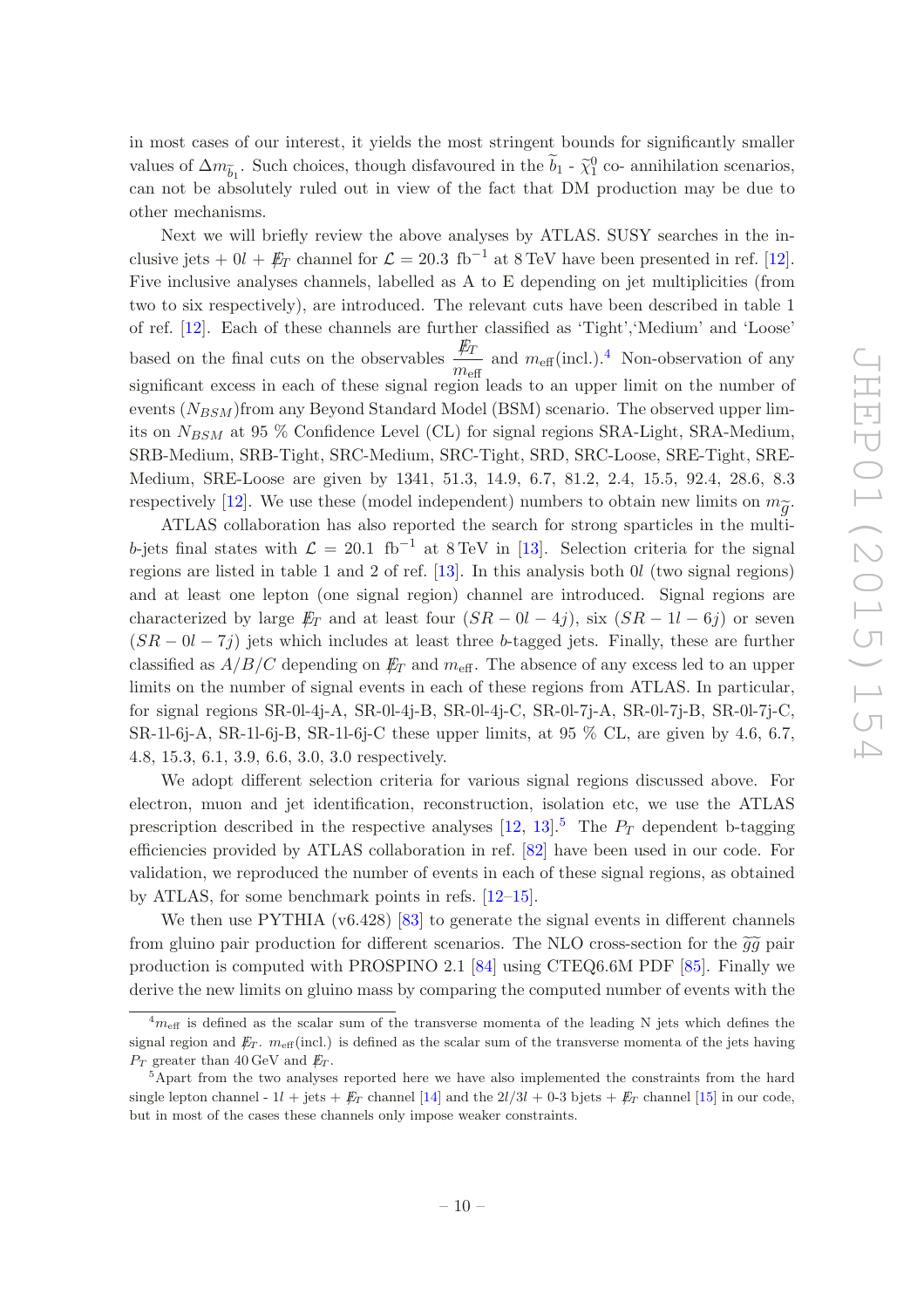<span id="page-11-0"></span>

Figure 3: Limits on  $m_{\widetilde{g}}$  in Gluino-Sbottom-R-Model from  $\widetilde{g} \widetilde{g}$  pair production in  $m_{\widetilde{g}}-m_{\widetilde{b}_1}$ plane from  $0l+jets+\cancel{E_T}$  [\[12\]](#page-15-2) and  $0l+jets(3b)+\cancel{E_T}$  channel [\[13\]](#page-15-5) at 95 % CL with 8 TeV 20  $fb^{-1}$  ATLAS data. The shaded region are excluded from direct  $b_1$  pair production [\[58,](#page-17-8) [59\]](#page-17-9) (see figure [1\)](#page-8-0)

corresponding upper limits on  $N_{BSM}$  in the relevant signal regions. The exclusion regions for Gluino-Sbottom-R-Model, thus obtained, are presented in figure [3.](#page-11-0)

In figure [3](#page-11-0) each point gives correct DM relic density via sbottom coannihilation i.e., mass difference between  $\tilde{b}_1$  and  $\tilde{\chi}_1^0$  is in the range 25–35 GeV. We only consider the parameter space  $m_{\widetilde{g}} > m_{\widetilde{b}_1} + 100 \,\text{GeV}$ . If  $m_{\widetilde{g}}$  is smaller then, as discussed in section 2, the gluino contributes to DM relic production significantly leading to under abundant relic density. The shaded region in figure [3](#page-11-0) is excluded by direct search for sbottom pairs for low  $\Delta m_{\widetilde{b}_1}$ .

The most stringent bound on  $m_{\widetilde{g}}$  comes from  $0l + jets(3b) + \cancel{E_T}$  channel  $[13]$  — for  $m_{\widetilde{b}_1}$  around 500 GeV, gluino mass below 1.1–1.2 TeV is excluded. The red and blue lines in figure [3](#page-11-0) represents the exclusion contour from  $0l + jets + E_T$  [\[12\]](#page-15-2) and  $0l + jets(3b) + E_T$ channel [\[13\]](#page-15-5). Due to relatively soft b-jets from  $b_1$  decays, the signal in the sbottom NLSP scenario is sensitive to signal regions with low jet multiplicity. The two most effective signal regions are SRB-Medium  $\left[12\right]$  and SR-0l-4j-A  $\left[13\right]$  which require 3 jets and 4 jets respectively. In the Gluino-Stop-Sbottom-R-Model depending upon stop decay modes we consider three possibilities (see and table [1](#page-5-0) and table [2\)](#page-6-0). If the decay  $\tilde{t}_1 \to c \tilde{\chi}_1^0$  is the most dominant mode (see BMP-B1), then the gluino mass limits is expected to be rather weak. For our computations in this case we assume the mass relations  $m_{\widetilde{b}_1} = m_{\widetilde{\chi}_1^0} + 30\,\text{GeV}$ and  $m_{\tilde{t}_1} = m_{\tilde{\chi}_1^0} + 40 \,\text{GeV}$ . As already noted the relatively light  $\tilde{t}_1$  also contributes to DM production. We present the results in figure [4](#page-12-0) for this model. Gluino limits in this model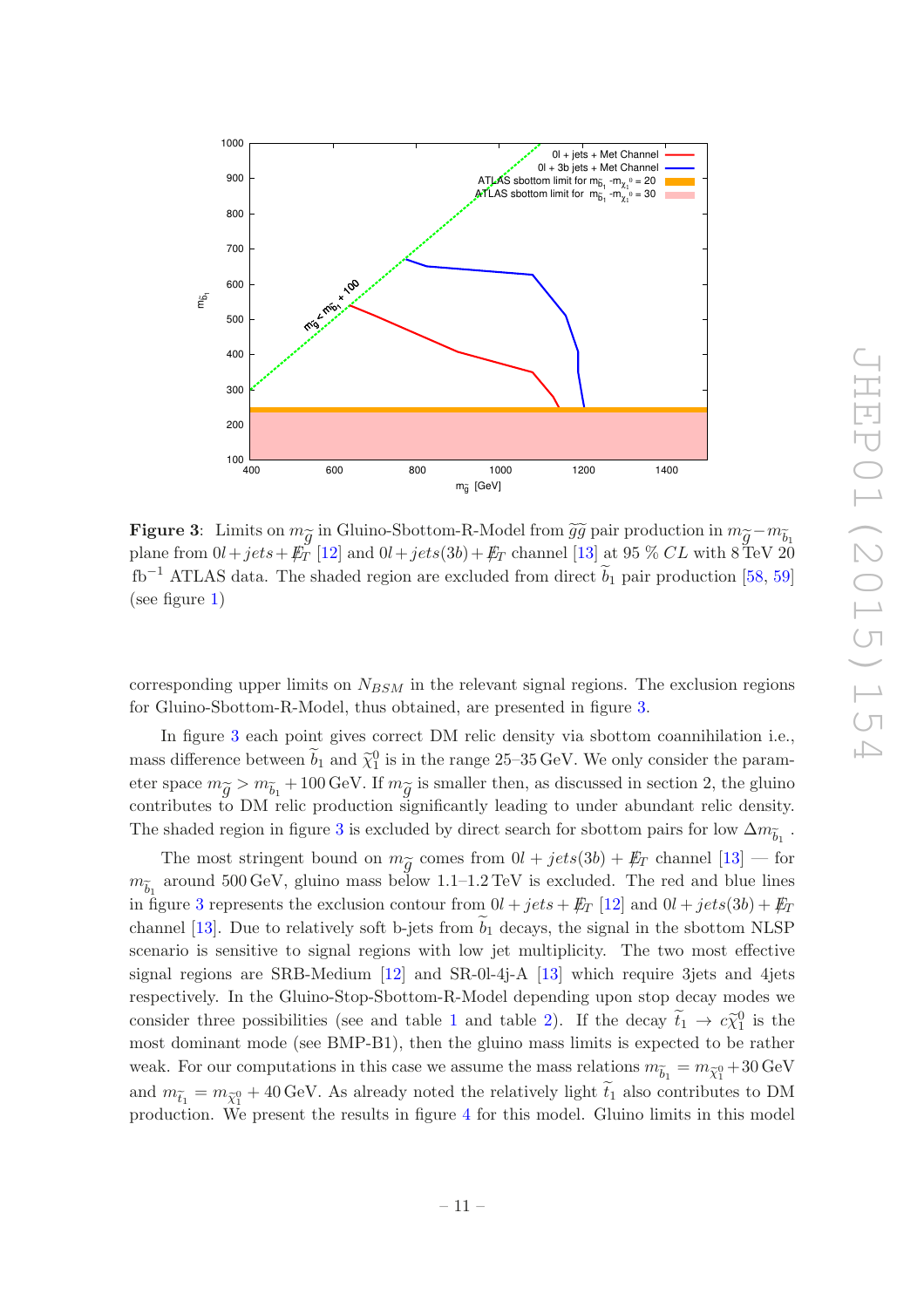<span id="page-12-0"></span>

**Figure 4:** Limits on  $m_{\widetilde{g}}$  in Gluino-Stop-Sbottom-R-Model from  $\widetilde{g}\widetilde{g}$  pair production in  $m_{\widetilde{g}} - m_{\widetilde{b}_1}$  plane from  $0l + jets + \not\!\!E_T$  [\[12](#page-15-2)] and  $0l + jets(3b) + \not\!\!E_T$  channel [\[13\]](#page-15-5) at 95 % CL with 8 TeV 20 fb<sup>-1</sup> ATLAS data. Here  $BR(\tilde{b}_1 \to b\tilde{\chi}_1^0) = 100\%$  and  $\tilde{t}_1 \to c\tilde{\chi}_1^0$  dominates (for illustration see BMP-B1). The shaded region are excluded from direct  $b_1$  pair production [\[58,](#page-17-8) [59](#page-17-9)] (see figure [1\)](#page-8-0)

are weaker than in figure [3](#page-11-0) roughly by 100 GeV in both channels. This is due to the fact that the gluino decays into  $\tilde{t}_1 t$  with almost 50% BRs and effectively reduce the 0l or bjet signal events. It may be noted that (see figure [4\)](#page-12-0) when  $\tilde{q} \to \tilde{t}_1 t$  is kinematically disfavoured, then the limits tend to increase to some extent.

In the other scenarios where  $\tilde{t}_1 \to t \tilde{\chi}_1^0$  or  $\tilde{t}_1 \to W \tilde{b}_1$  dominates, there are extra sources of jets and tagged bjets. As a result the limits on  $m_{\widetilde{g}}$  are pushed up. As the exclusion contour or mass limits lie between the results obtained in figure [3](#page-11-0) and figure [4,](#page-12-0) we have not presented any detailed figure for such scenarios. Instead we present the limits on  $m_{\widetilde{\alpha}}$ for the benchamark points (see table [3\)](#page-13-1). As expected BMP-A gives the strongest limit  $m_{\widetilde{g}}$  ≥ 1.2 TeV and for BMP-B1 it reduced to 1.1 TeV. We note in passing that for BMP-B2, BMP-B3 and BMP-C the signal contain multiple Ws which reduces the limits from the  $0l + jets + E_T$  channel [\[12\]](#page-15-2). In such cases, however, the hard single lepton channel  $(1l + jets + E_T)$  [\[14\]](#page-15-7) puts more stringent bounds  $(m_{\widetilde{q}} > 1025{\text -}1050 \,\text{GeV}).$ 

If  $\Delta m_{\widetilde{b}_1}$  happens to be much smaller than the values allowed by the DM relic density constraint, then  $0l + jets + \not\!\!E_T$  channel yields a stronger lower bound on  $m_{\widetilde{g}}$ . For example, if  $\Delta m_{\tilde{b}_1} = 10 \,\text{GeV}$ , a choice which cannot be strictly ruled out if the possibility of nonsupersymmetric DM is taken into account, the bound is about 1 TeV in this channel. The corresponding limit from the  $0l + jets(3b) + \not{E}_T$  data is much weaker (775 GeV).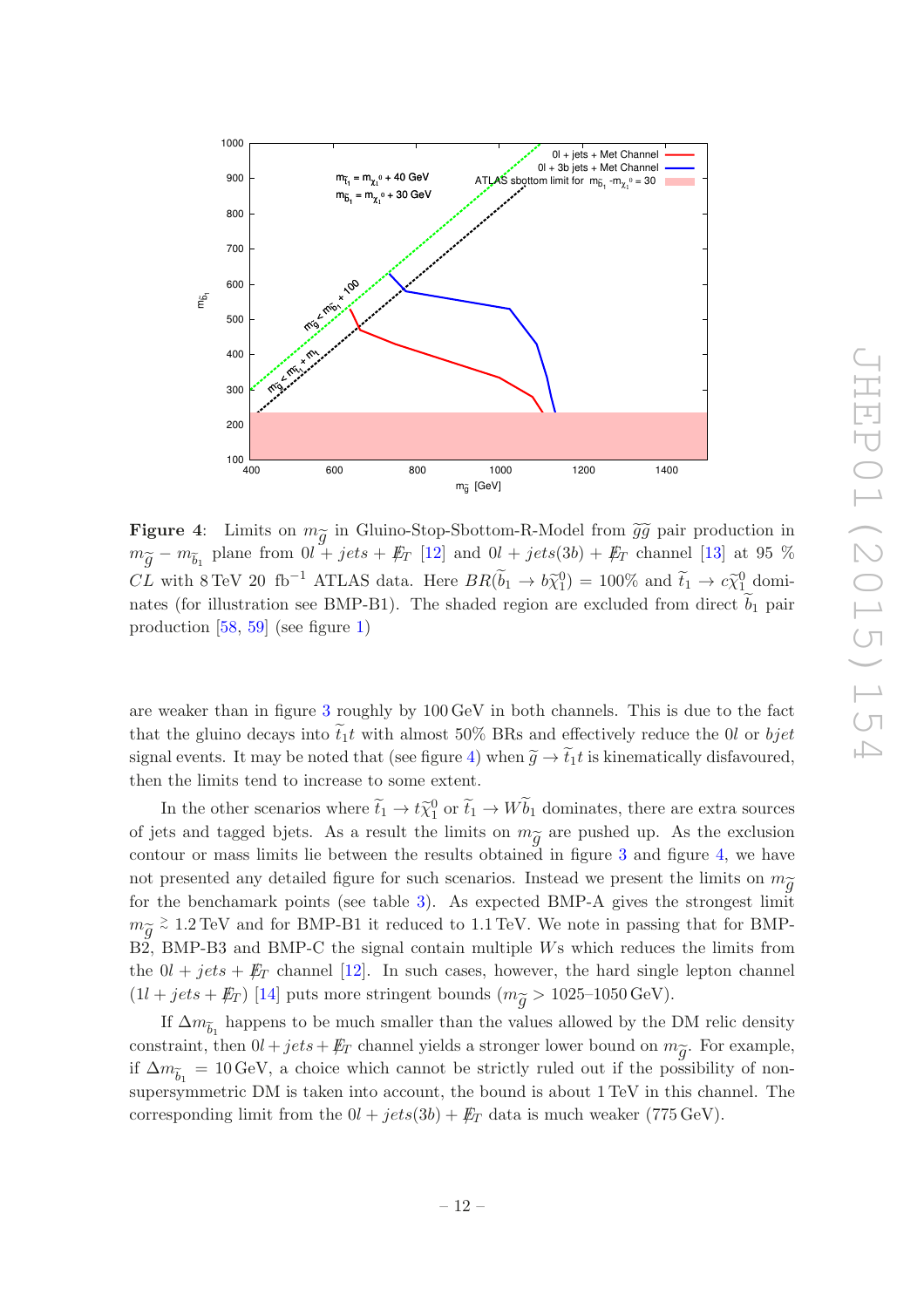<span id="page-13-1"></span>

| Points             | Limit on $m_{\widetilde{q}}$ (GeV) |                            |  |  |
|--------------------|------------------------------------|----------------------------|--|--|
|                    | $0l + jets + E_T$ [12]             | $0l + jets(3b) + E_T$ [13] |  |  |
| BMP-A              | 1070                               | 1195                       |  |  |
| BMP-B1             | 1000                               | 1115                       |  |  |
| BMP-B <sub>2</sub> | 845                                | 1165                       |  |  |
| BMP-B <sub>3</sub> | 850                                | 1135                       |  |  |
| BMP-C              | 850                                | 1150                       |  |  |

**Table 3:** Limits on  $m_{\widetilde{g}}$  using the ATLAS  $0l + jets + \not\!\!E_T$  data [\[12](#page-15-2)],  $0l + jets(3b) + \not\!\!E_T$ data [\[13](#page-15-5)] for the benchmarks.

In the  $\tilde{t}_1$  NLSP scenarios with correct DM relic density, the decays  $\tilde{b}_1W$  and  $t\tilde{\chi}_1^0$  are not allowed. However there are sufficiently large parameter space in the  $b_1$  NLSP scenario where these decays are allowed. These decays may provide novel signatures of this scenario during the LHC phase 2 experiments.

#### <span id="page-13-0"></span>4 Conclusion

In view of the current interest in SUSY with light third generation squarks, we have studied the co-annihilating sbottom NLSP scenario and have delineated the parameter space consistent with the DM relic density constraint (see figure [1\)](#page-8-0) when the NLSP is of R-type with both of the stop mass eigenstates being rather heavy (the Gluino-Sbottom-R model). It easier to fit the observed Higgs mass in this case. It should also be stressed that in this scenario the co-annihilation cross section is relatively large since strong interactions partially contribute to it. As a result somewhat large (25–35 GeV)  $\Delta m_{\widetilde{b}_1}$  is consistent with the PLANCK data ( see eq. [2.1\)](#page-4-0). This enhances the observability of the LHC signatures.

However, there are other options with an additional light  $t_1$  like the Gluino-Sbottom-Stop-R model and the Gluino-Stop-Sbottom-L-Model (section 2). The allowed range of  $\Delta m_{\widetilde{b}_1}$  is very similar to the one in the previous model (see figure 2). Some of the models predict spectacular LHC signatures with multiple tagged b-jets,  $W'$ s and reconstructable t ′ s over a large parameter space which should be searched for during phase 2 (section 2). These signals are not viable in the  $\tilde{t}_1$ -NLSP scenario. The fraction of events with reconstructed  $W$ , top etc. can reveal the underlying scenarios including some hints on the mixing angles in the stop and sbottom sectors.

We note in passing that the  $(g - 2)_{\mu}$  anomaly [\[86](#page-19-8), [87\]](#page-19-9) can be easily resolved within the framework of the  $b_1$  NLSP scenario with relatively heavy electroweak sparticles. For example, if the sleptons are heavy,  $m_{\widetilde{\chi}_1^0}$ > <sup>∼</sup> 100 GeV, the constraint on the lighter chargino  $(\widetilde{\chi}_1^{\pm}$  $_1^{\pm}$ ) mass from LHC is very weak and a large parameter space is consistent with the  $(g-2)_{\mu}$ constraint. For lighter LSP there are stronger LHC constraints on the chargino mass; yet a reasonable parameter space compatible with the  $(g-2)_{\mu}$  constraint is allowed (for a recent discussion see figure 8 and section 3.4 of ref. [\[73](#page-18-6)]). In the Gluino-Sbotom-R scenario the allowed  $b_1$ -NLSP masses are bounded from below by the LHC lower limit (260 GeV) from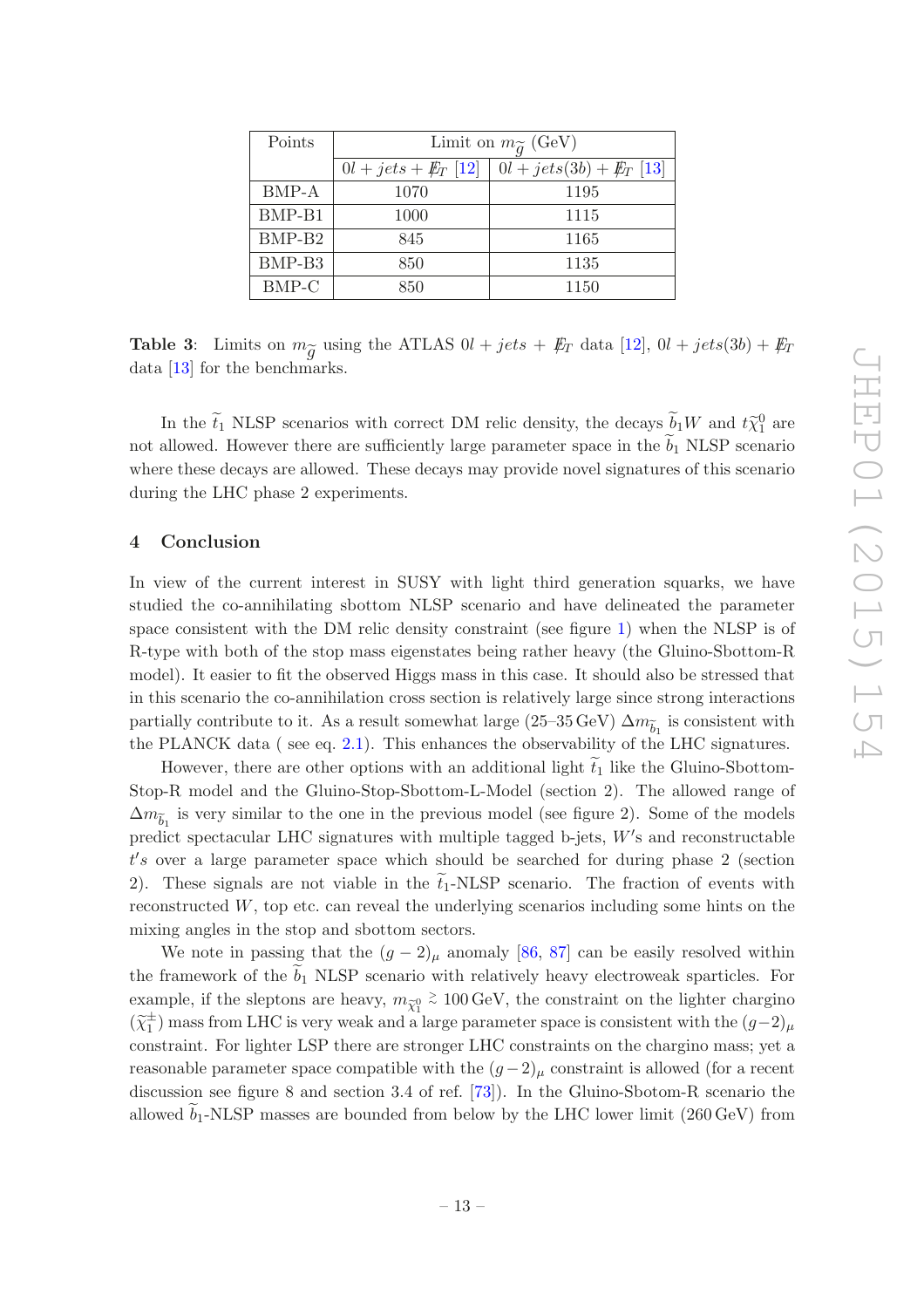direct searches of coannihilating sbottom squarks. On the other hand  $m_{\widetilde{b}_1}$  is bounded from above by the maximum chargino mass determined by the  $(g - 2)$ <sub>µ</sub> constraint, the LSP mass and the LHC searches for the electroweak sparticles. The same conclusion holds for Gluino-Sbottom-Stop-R model with  $m_{\tilde{b}_1}$  and  $m_{\tilde{t}_1}$  close together. In the variants of the  $\tilde{b}_1$ NLSP scenario with a heavier  $\tilde{t}_1$  the mode  $\tilde{t}_1 \rightarrow b \tilde{\chi}_1^{\pm}$  may open up.

There is no dedicated search for the  $\tilde{b}_1$  NLSP production from gluino decays as yet. We obtain new constraints on the  $\tilde{q}-b_1$  sector in all scenarios using the existing LHC searches involving somewhat similar final states. We find that for  $m_{shot}$  around 500 GeV the limits on  $m_{\widetilde{g}}$  in the  $0l + jets(3b) + \not\!\!E_T$  [\[13](#page-15-5)] channel vary in the range 1.1–1.2 TeV in different scenarios (see figure [3,](#page-11-0) [4](#page-12-0) and table [3\)](#page-13-1). For higher  $m_{shot}$  the limit is degraded rapidly. On the other hand, for small  $\Delta m_{\tilde{b}_1}$  and  $m_{\tilde{g}} \approx 1 \, TeV$ , much stronger limits on the  $\tilde{b}_1$  mass is obtained via  $\tilde{g}\tilde{g}$  pair production compared to that obtained from direct  $\tilde{b}_1$  searches. We find that the  $0l + jets + E_T$  data generally yield somewhat weaker bounds. However, if the relic density constraint is relaxed and  $\Delta m_{\widetilde{b}_1}$  is allowed to be smaller (≈ 10 GeV) the strongest limit (≈ 1 TeV) is obtained from the  $0l + jets + E_T$  data. On the whole the gluino mass limit in the light sbottom scenario is about 1 TeV irrespective of  $\Delta m_{\widetilde{b}_1}$ .

#### Acknowledgments

The work of A. Choudhury, A. Chatterjee and BM was partially supported by funding available from the Department of Atomic Energy, Government of India, for the Regional Centre for Accelerator-based Particle Physics (RECAPP), Harish-Chandra Research Institute. AD acknowledges the award of a Senior Scientist position by the Indian National Science Academy. AD also thanks RECAPP, HRI for the hospitality during the initial phase of the project.

Open Access. This article is distributed under the terms of the Creative Commons Attribution License [\(CC-BY 4.0\)](http://creativecommons.org/licenses/by/4.0/), which permits any use, distribution and reproduction in any medium, provided the original author(s) and source are credited.

#### References

- <span id="page-14-0"></span>[1] H.P. Nilles, Supersymmetry, Supergravity and Particle Physics, [Phys. Rept.](http://dx.doi.org/10.1016/0370-1573(84)90008-5) 110 (1984) 1 [IN[SPIRE](http://inspirehep.net/search?p=find+J+Phys.Rep.,110,1)].
- [2] H.E. Haber and G.L. Kane, The Search for Supersymmetry: Probing Physics Beyond the Standard Model, *[Phys. Rept.](http://dx.doi.org/10.1016/0370-1573(85)90051-1)* **117** (1985) 75 [IN[SPIRE](http://inspirehep.net/search?p=find+J+Phys.Rep.,117,75)].
- [3] S.P. Martin, A Supersymmetry primer, [Adv. Ser. Direct. High Energy Phys.](http://dx.doi.org/10.1142/9789814307505_0001) 21 (2010) 1 [[hep-ph/9709356](http://arxiv.org/abs/hep-ph/9709356)] [IN[SPIRE](http://inspirehep.net/search?p=find+EPRINT+hep-ph/9709356)].
- [4] J. Wess and J. Bagger, Supersymmetry and Supergravity, 2nd ed., Princeton University Press, Princeton U.S.A. (1991).
- <span id="page-14-1"></span>[5] M. Drees, P. Roy and R. M. Godbole, Theory and Phenomenology of Sparticles, World Scientific, Singapore (2005).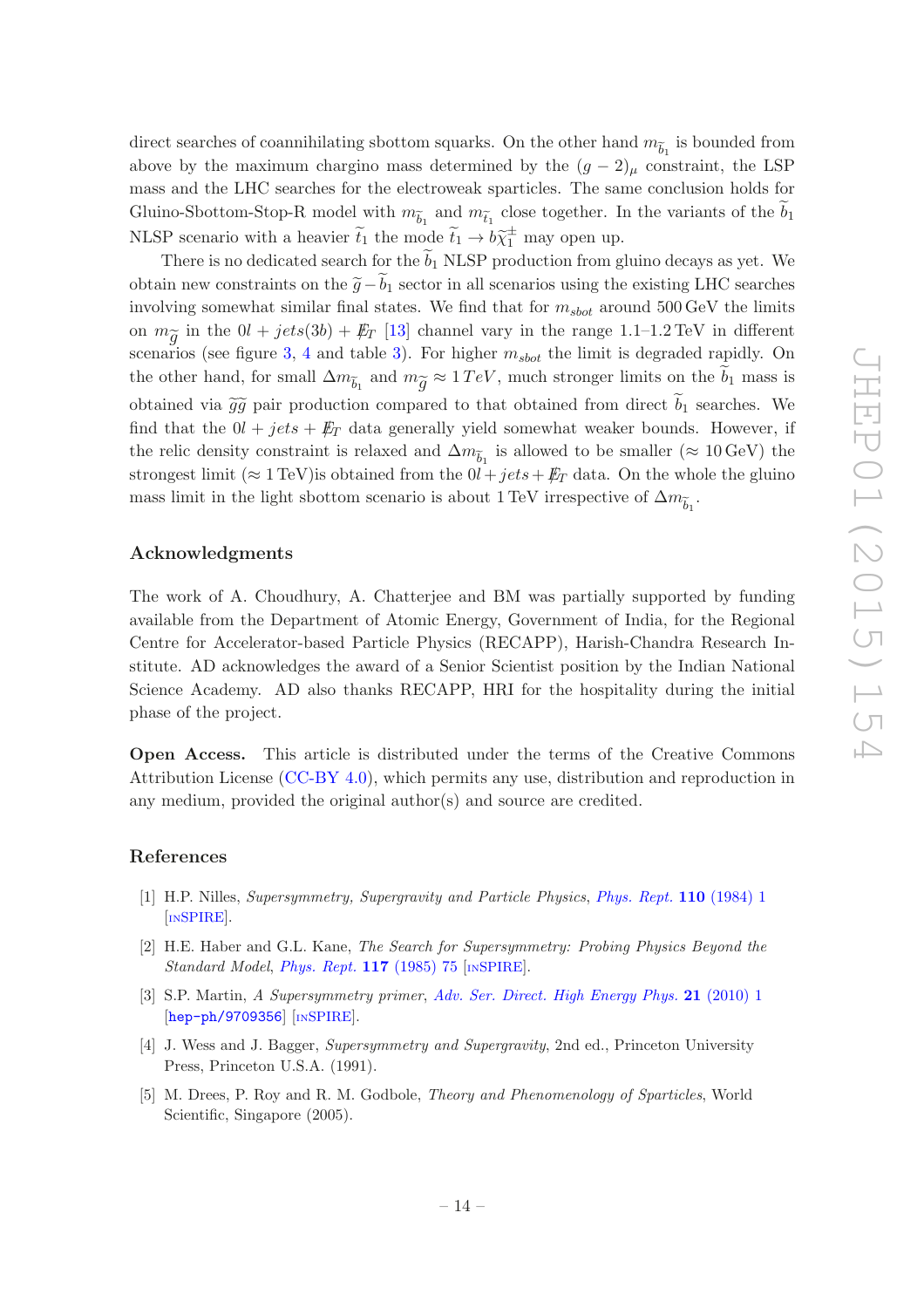- <span id="page-15-0"></span>[6] G. Jungman, M. Kamionkowski and K. Griest, Supersymmetric dark matter, [Phys. Rept.](http://dx.doi.org/10.1016/0370-1573(95)00058-5) 267 (1996) 195 [[hep-ph/9506380](http://arxiv.org/abs/hep-ph/9506380)] [IN[SPIRE](http://inspirehep.net/search?p=find+EPRINT+hep-ph/9506380)].
- [7] W.L. Freedman and M.S. Turner, *Measuring and understanding the universe*, [Rev. Mod. Phys.](http://dx.doi.org/10.1103/RevModPhys.75.1433) 75 (2003) 1433 [[astro-ph/0308418](http://arxiv.org/abs/astro-ph/0308418)] [IN[SPIRE](http://inspirehep.net/search?p=find+EPRINT+astro-ph/0308418)].
- [8] L. Roszkowski, Particle dark matter: A Theorist's perspective, Pramana 62 [\(2004\) 389](http://dx.doi.org/10.1007/BF02705097) [[hep-ph/0404052](http://arxiv.org/abs/hep-ph/0404052)] [IN[SPIRE](http://inspirehep.net/search?p=find+EPRINT+hep-ph/0404052)].
- [9] G. Bertone, D. Hooper and J. Silk, Particle dark matter: Evidence, candidates and constraints, [Phys. Rept.](http://dx.doi.org/10.1016/j.physrep.2004.08.031)  $405$  (2005) 279 [[hep-ph/0404175](http://arxiv.org/abs/hep-ph/0404175)] [IN[SPIRE](http://inspirehep.net/search?p=find+EPRINT+hep-ph/0404175)].
- [10] H. Baer and X. Tata, *Dark matter and the LHC*,  $arXiv:0805.1905$  [IN[SPIRE](http://inspirehep.net/search?p=find+EPRINT+arXiv:0805.1905)].
- <span id="page-15-1"></span>[11] A. Datta, B. Mukhopadhyaya and A. Raychaudhuri (eds.), Physics at the Large Hadron Collider, INSA, Springer Germany (2009).
- <span id="page-15-2"></span>[12] ATLAS collaboration, Search for squarks and gluinos with the ATLAS detector in final states with jets and missing transverse momentum and 20.3 fb<sup>-1</sup> of  $\sqrt{s} = 8$  TeV proton-proton collision data, [ATLAS-CONF-2013-047](http://cds.cern.ch/record/1547563) (2013).
- <span id="page-15-5"></span>[13] ATLAS collaboration, Search for strong production of supersymmetric particles in final states with missing transverse momentum and at least three b-jets using 20.1 fb<sup>-1</sup> of pp collisions at  $\sqrt{s} = 8$  TeV with the ATLAS Detector., [ATLAS-CONF-2013-061](http://cds.cern.ch/record/1557778) (2013).
- <span id="page-15-7"></span>[14] ATLAS collaboration, Search for squarks and gluinos in events with isolated leptons, jets and missing transverse momentum at  $\sqrt{s} = 8$  TeV with the ATLAS detector, [ATLAS-CONF-2013-062](http://cds.cern.ch/record/1557779) (2013).
- <span id="page-15-6"></span>[15] ATLAS collaboration, Search for supersymmetry at  $\sqrt{s} = 8$  TeV in final states with jets and two same-sign leptons or three leptons with the ATLAS detector, JHEP 06 [\(2014\) 035](http://dx.doi.org/10.1007/JHEP06(2014)035) [[arXiv:1404.2500](http://arxiv.org/abs/1404.2500)] [IN[SPIRE](http://inspirehep.net/search?p=find+EPRINT+arXiv:1404.2500)].
- [16] CMS collaboration, Search for top-squark pair production in the single-lepton final state in pp collisions at  $\sqrt{s} = 8$  TeV, [Eur. Phys. J.](http://dx.doi.org/10.1140/epjc/s10052-013-2677-2) C 73 (2013) 2677 [[arXiv:1308.1586](http://arxiv.org/abs/1308.1586)] [IN[SPIRE](http://inspirehep.net/search?p=find+EPRINT+arXiv:1308.1586)].
- [17] CMS collaboration, Search for supersymmetry in pp collisions at  $\sqrt{s} = 8$  TeV in events with a single lepton, large jet multiplicity and multiple b jets, [Phys. Lett.](http://dx.doi.org/10.1016/j.physletb.2014.04.023) **B** 733 (2014) 328 [[arXiv:1311.4937](http://arxiv.org/abs/1311.4937)] [IN[SPIRE](http://inspirehep.net/search?p=find+EPRINT+arXiv:1311.4937)].
- [18] CMS collaboration, Search for new physics in events with same-sign dileptons and jets in pp collisions at  $\sqrt{s}$  = 8 TeV, JHEP 01 [\(2014\) 163](http://dx.doi.org/10.1007/JHEP01(2014)163) [[arXiv:1311.6736](http://arxiv.org/abs/1311.6736)] [IN[SPIRE](http://inspirehep.net/search?p=find+EPRINT+arXiv:1311.6736)].
- <span id="page-15-3"></span>[19] CMS collaboration, Search for new physics in the multijet and missing transverse momentum final state in proton-proton collisions at  $\sqrt{s}$  = 8 TeV, JHEP 06 [\(2014\) 055](http://dx.doi.org/10.1007/JHEP06(2014)055) [[arXiv:1402.4770](http://arxiv.org/abs/1402.4770)] [IN[SPIRE](http://inspirehep.net/search?p=find+EPRINT+arXiv:1402.4770)].
- <span id="page-15-4"></span>[20] T.J. LeCompte and S.P. Martin, Compressed supersymmetry after 1/fb at the Large Hadron Collider, Phys. Rev. D 85 [\(2012\) 035023](http://dx.doi.org/10.1103/PhysRevD.85.035023) [[arXiv:1111.6897](http://arxiv.org/abs/1111.6897)] [IN[SPIRE](http://inspirehep.net/search?p=find+EPRINT+arXiv:1111.6897)].
- [21] H.K. Dreiner, M. Krämer and J. Tattersall, How low can SUSY go? Matching, monojets and compressed spectra, [Europhys. Lett.](http://dx.doi.org/10.1209/0295-5075/99/61001) **99** (2012) 61001  $\left[\text{arXiv:1207.1613}\right]$  $\left[\text{arXiv:1207.1613}\right]$  $\left[\text{arXiv:1207.1613}\right]$   $\left[\text{INSPIRE}\right]$  $\left[\text{INSPIRE}\right]$  $\left[\text{INSPIRE}\right]$ .
- [22] B. Bhattacherjee and K. Ghosh, Degenerate SUSY search at the 8 TeV LHC, [arXiv:1207.6289](http://arxiv.org/abs/1207.6289) [IN[SPIRE](http://inspirehep.net/search?p=find+EPRINT+arXiv:1207.6289)].
- [23] B. Bhattacherjee, A. Choudhury, K. Ghosh and S. Poddar, Compressed supersymmetry at 14 TeV LHC, Phys. Rev. D 89 [\(2014\) 037702](http://dx.doi.org/10.1103/PhysRevD.89.037702) [[arXiv:1308.1526](http://arxiv.org/abs/1308.1526)] [IN[SPIRE](http://inspirehep.net/search?p=find+EPRINT+arXiv:1308.1526)].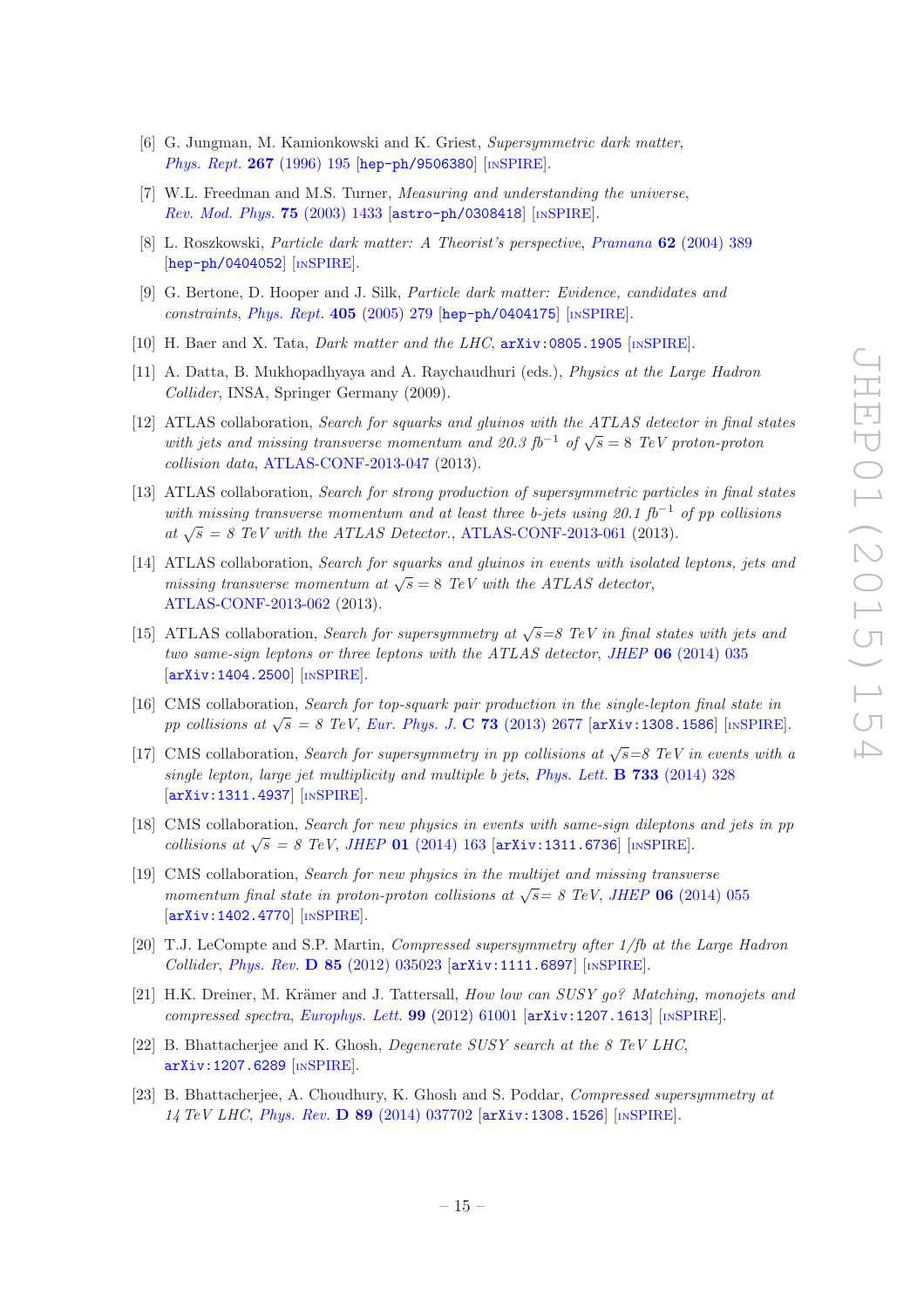- [24] T. Cohen, T. Golling, M. Hance, A. Henrichs, K. Howe et al., SUSY Simplified Models at 14, 33 and 100 TeV Proton Colliders, JHEP 04 [\(2014\) 117](http://dx.doi.org/10.1007/JHEP04(2014)117)  $\left[$ [arXiv:1311.6480](http://arxiv.org/abs/1311.6480) $\right]$  [IN[SPIRE](http://inspirehep.net/search?p=find+EPRINT+arXiv:1311.6480)].
- [25] S. Mukhopadhyay, M.M. Nojiri and T.T. Yanagida, Compressed SUSY search at the 13 TeV LHC using kinematic correlations and structure of ISR jets, JHEP 1410 [\(2014\) 12](http://dx.doi.org/10.1007/JHEP10(2014)012) [[arXiv:1403.6028](http://arxiv.org/abs/1403.6028)] [IN[SPIRE](http://inspirehep.net/search?p=find+EPRINT+arXiv:1403.6028)].
- <span id="page-16-0"></span>[26] B. Fuks, P. Richardson and A. Wilcock, Pinning down compressed supersymmetric scenarios with monotop probes,  $arXiv:1408.3634$  [IN[SPIRE](http://inspirehep.net/search?p=find+EPRINT+arXiv:1408.3634)].
- <span id="page-16-1"></span>[27] C. Brust, A. Katz, S. Lawrence and R. Sundrum, SUSY, the Third Generation and the LHC, JHEP 03 [\(2012\) 103](http://dx.doi.org/10.1007/JHEP03(2012)103) [[arXiv:1110.6670](http://arxiv.org/abs/1110.6670)] [IN[SPIRE](http://inspirehep.net/search?p=find+EPRINT+arXiv:1110.6670)].
- [28] N. Desai and B. Mukhopadhyaya, Constraints on supersymmetry with light third family from LHC data, JHEP  $05$  [\(2012\) 057](http://dx.doi.org/10.1007/JHEP05(2012)057) [[arXiv:1111.2830](http://arxiv.org/abs/1111.2830)] [IN[SPIRE](http://inspirehep.net/search?p=find+EPRINT+arXiv:1111.2830)].
- [29] Z. Han, A. Katz, D. Krohn and M. Reece, (Light) Stop Signs, JHEP 08 [\(2012\) 083](http://dx.doi.org/10.1007/JHEP08(2012)083) [[arXiv:1205.5808](http://arxiv.org/abs/1205.5808)] [IN[SPIRE](http://inspirehep.net/search?p=find+EPRINT+arXiv:1205.5808)].
- [30] X.-J. Bi, Q.-S. Yan and P.-F. Yin, Light stop/sbottom pair production searches in the NMSSM, Phys. Rev. D 87 [\(2013\) 035007](http://dx.doi.org/10.1103/PhysRevD.87.035007) [[arXiv:1209.2703](http://arxiv.org/abs/1209.2703)] [IN[SPIRE](http://inspirehep.net/search?p=find+EPRINT+arXiv:1209.2703)].
- [31] B. Bhattacherjee, S.K. Mandal and M. Nojiri, Top Polarization and Stop Mixing from *Boosted Jet Substructure, JHEP* 03 [\(2013\) 105](http://dx.doi.org/10.1007/JHEP03(2013)105)  $[\text{arXiv}:1211.7261]$   $[\text{nsPIRE}]$ .
- [32] M. Carena, S. Gori, N.R. Shah, C.E.M. Wagner and L.-T. Wang, Light Stops, Light Staus and the 125 GeV Higgs, JHEP 08 [\(2013\) 087](http://dx.doi.org/10.1007/JHEP08(2013)087) [[arXiv:1303.4414](http://arxiv.org/abs/1303.4414)] [IN[SPIRE](http://inspirehep.net/search?p=find+EPRINT+arXiv:1303.4414)].
- [33] P. Agrawal and C. Frugiuele, *Mixing stops at the LHC*, *JHEP* 01 [\(2014\) 115](http://dx.doi.org/10.1007/JHEP01(2014)115) [[arXiv:1304.3068](http://arxiv.org/abs/1304.3068)] [IN[SPIRE](http://inspirehep.net/search?p=find+EPRINT+arXiv:1304.3068)].
- [34] Y. Bai, H.-C. Cheng, J. Gallicchio and J. Gu, A Toolkit of the Stop Search via the Chargino Decay, JHEP 08 [\(2013\) 085](http://dx.doi.org/10.1007/JHEP08(2013)085) [[arXiv:1304.3148](http://arxiv.org/abs/1304.3148)] [IN[SPIRE](http://inspirehep.net/search?p=find+EPRINT+arXiv:1304.3148)].
- [35] C. Han, K.-i. Hikasa, L. Wu, J.M. Yang and Y. Zhang, *Current experimental bounds on stop* mass in natural SUSY, JHEP 10 [\(2013\) 216](http://dx.doi.org/10.1007/JHEP10(2013)216) [[arXiv:1308.5307](http://arxiv.org/abs/1308.5307)] [IN[SPIRE](http://inspirehep.net/search?p=find+EPRINT+arXiv:1308.5307)].
- [36] D. Goncalves, D. Lopez-Val, K. Mawatari and T. Plehn, Automated third generation squark production to next-to-leading order, Phys. Rev.  $D$  90 [\(2014\) 075007](http://dx.doi.org/10.1103/PhysRevD.90.075007) [[arXiv:1407.4302](http://arxiv.org/abs/1407.4302)] [IN[SPIRE](http://inspirehep.net/search?p=find+EPRINT+arXiv:1407.4302)].
- <span id="page-16-3"></span>[37] M.A. Ajaib, T. Li and Q. Shafi, Stop-Neutralino Coannihilation in the Light of LHC, Phys. Rev. D 85 [\(2012\) 055021](http://dx.doi.org/10.1103/PhysRevD.85.055021) [[arXiv:1111.4467](http://arxiv.org/abs/1111.4467)] [IN[SPIRE](http://inspirehep.net/search?p=find+EPRINT+arXiv:1111.4467)].
- [38] A. Choudhury and A. Datta, New limits on top squark NLSP from LHC 4.7  $fb^{-1}$  data, [Mod. Phys. Lett.](http://dx.doi.org/10.1142/S021773231250188X) A 27 (2012) 1250188 [[arXiv:1207.1846](http://arxiv.org/abs/1207.1846)] [IN[SPIRE](http://inspirehep.net/search?p=find+EPRINT+arXiv:1207.1846)].
- [39] K. Ghosh et al., Top jets as a probe of degenerate stop-NLSP LSP scenario in the framework of CMSSM, [Phys. Rev. Lett.](http://dx.doi.org/10.1103/PhysRevLett.110.141801) 110 (2013) 141801 [[arXiv:1207.2429](http://arxiv.org/abs/1207.2429)] [IN[SPIRE](http://inspirehep.net/search?p=find+EPRINT+arXiv:1207.2429)].
- [40] Z.-H. Yu, X.-J. Bi, Q.-S. Yan and P.-F. Yin, Detecting light stop pairs in coannihilation scenarios at the LHC, Phys. Rev. D 87 [\(2013\) 055007](http://dx.doi.org/10.1103/PhysRevD.87.055007)  $arXiv:1211.2997$  [IN[SPIRE](http://inspirehep.net/search?p=find+EPRINT+arXiv:1211.2997)].
- [41] K. Krizka, A. Kumar and D.E. Morrissey, Very Light Scalar Top Quarks at the LHC, Phys. Rev. D 87 [\(2013\) 095016](http://dx.doi.org/10.1103/PhysRevD.87.095016) [[arXiv:1212.4856](http://arxiv.org/abs/1212.4856)] [IN[SPIRE](http://inspirehep.net/search?p=find+EPRINT+arXiv:1212.4856)].
- <span id="page-16-2"></span>[42] G. Bélanger, D. Ghosh, R. Godbole, M. Guchait and D. Sengupta, *Probing the flavor* violating scalar top quark signal at the LHC, Phys. Rev. D 89 [\(2014\) 015003](http://dx.doi.org/10.1103/PhysRevD.89.015003) [[arXiv:1308.6484](http://arxiv.org/abs/1308.6484)] [IN[SPIRE](http://inspirehep.net/search?p=find+EPRINT+arXiv:1308.6484)].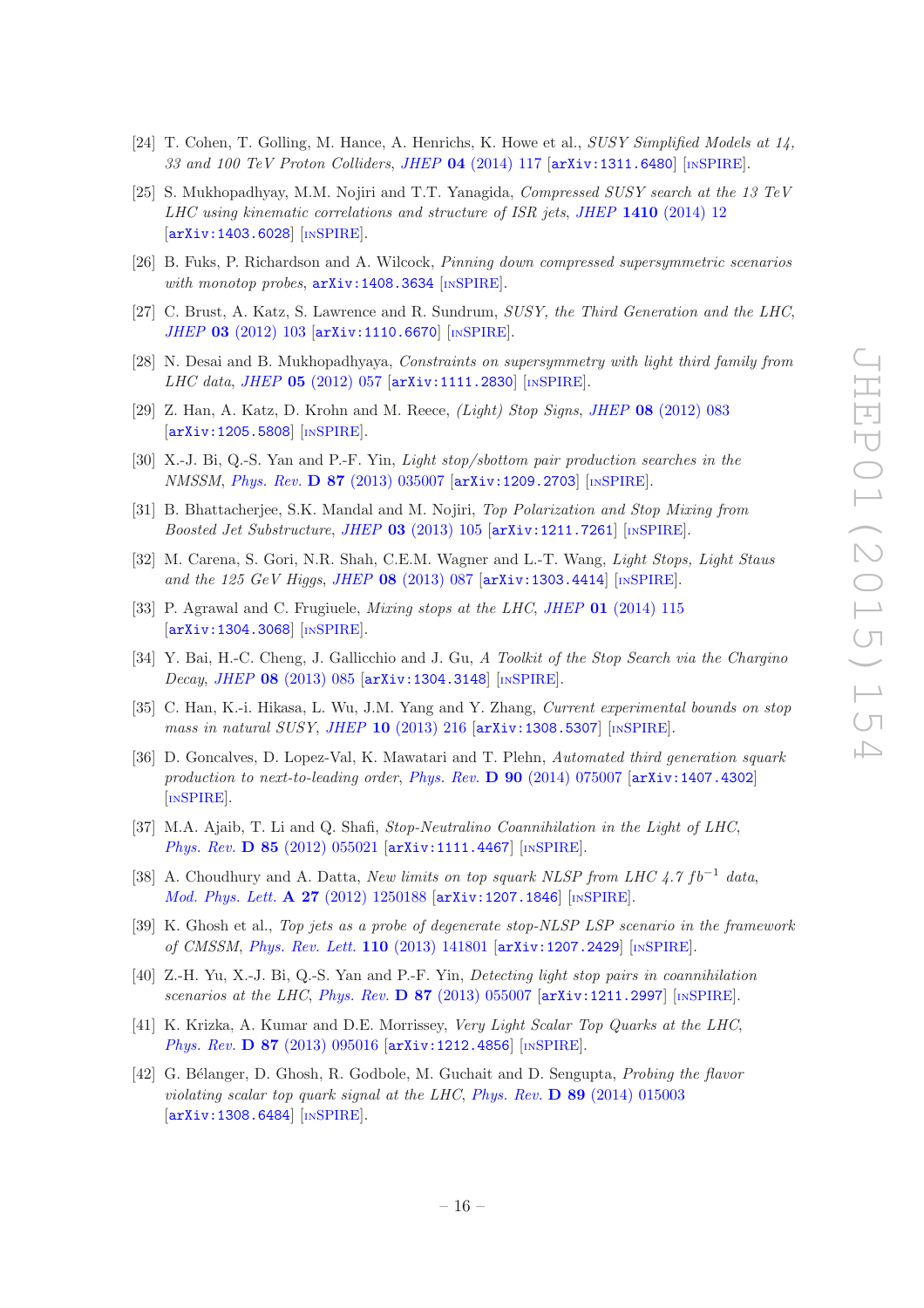- <span id="page-17-4"></span>[43] A. Belyaev, T. Lastovicka, A. Nomerotski and G. Lastovicka-Medin, Discovering Bottom Squark Co-annihilation at ILC, Phys. Rev.  $\bf{D} 81$  [\(2010\) 035011](http://dx.doi.org/10.1103/PhysRevD.81.035011) [[arXiv:0912.2411](http://arxiv.org/abs/0912.2411)] [IN[SPIRE](http://inspirehep.net/search?p=find+EPRINT+arXiv:0912.2411)].
- [44] M. Adeel Ajaib, T. Li and Q. Shafi, Searching for NLSP Sbottom at the LHC, [Phys. Lett.](http://dx.doi.org/10.1016/j.physletb.2011.05.059) **B 701** (2011) 255 [[arXiv:1104.0251](http://arxiv.org/abs/1104.0251)] [IN[SPIRE](http://inspirehep.net/search?p=find+EPRINT+arXiv:1104.0251)].
- [45] I. Gogoladze, S. Raza and Q. Shafi, *Neutralino-Sbottom Coannihilation in* SU(5), JHEP 03 [\(2012\) 054](http://dx.doi.org/10.1007/JHEP03(2012)054) [[arXiv:1111.6299](http://arxiv.org/abs/1111.6299)] [IN[SPIRE](http://inspirehep.net/search?p=find+EPRINT+arXiv:1111.6299)].
- [46] E. Alvarez and Y. Bai, Reach the Bottom Line of the Sbottom Search, JHEP 08 [\(2012\) 003](http://dx.doi.org/10.1007/JHEP08(2012)003) [[arXiv:1204.5182](http://arxiv.org/abs/1204.5182)] [IN[SPIRE](http://inspirehep.net/search?p=find+EPRINT+arXiv:1204.5182)].
- [47] M. Badziak, Yukawa unification in SUSY SO(10) in light of the LHC Higgs data, Mod. Phys. Lett. A 27 (2012) 1230020 [[arXiv:1205.6232](http://arxiv.org/abs/1205.6232)] [IN[SPIRE](http://inspirehep.net/search?p=find+EPRINT+arXiv:1205.6232)].
- [48] J. Alwall, J.L. Feng, J. Kumar and S. Su, B's with Direct Decays: Tevatron and LHC Discovery Prospects in the  $b\bar{b}$  + MET Channel, Phys. Rev. D 84 [\(2011\) 074010](http://dx.doi.org/10.1103/PhysRevD.84.074010) [[arXiv:1107.2919](http://arxiv.org/abs/1107.2919)] [IN[SPIRE](http://inspirehep.net/search?p=find+EPRINT+arXiv:1107.2919)].
- [49] H.M. Lee, V. Sanz and M. Trott, Hitting sbottom in natural SUSY, JHEP 05 [\(2012\) 139](http://dx.doi.org/10.1007/JHEP05(2012)139) [[arXiv:1204.0802](http://arxiv.org/abs/1204.0802)] [IN[SPIRE](http://inspirehep.net/search?p=find+EPRINT+arXiv:1204.0802)].
- [50] D. Ghosh and D. Sengupta, Searching the sbottom in the four lepton channel at the LHC, [Eur. Phys. J.](http://dx.doi.org/10.1140/epjc/s10052-013-2342-9) C 73 (2013) 2342 [[arXiv:1209.4310](http://arxiv.org/abs/1209.4310)] [IN[SPIRE](http://inspirehep.net/search?p=find+EPRINT+arXiv:1209.4310)].
- <span id="page-17-0"></span>[51] A. Chakraborty, D.K. Ghosh, D. Ghosh and D. Sengupta, Stop and sbottom search using dileptonic  $M_{T2}$  variable and boosted top technique at the LHC, JHEP 10 [\(2013\) 122](http://dx.doi.org/10.1007/JHEP10(2013)122) [[arXiv:1303.5776](http://arxiv.org/abs/1303.5776)] [IN[SPIRE](http://inspirehep.net/search?p=find+EPRINT+arXiv:1303.5776)].
- <span id="page-17-1"></span>[52] J.S. Hagelin, S. Kelley and T. Tanaka, Supersymmetric flavor changing neutral currents: Exact amplitudes and phenomenological analysis, [Nucl. Phys.](http://dx.doi.org/10.1016/0550-3213(94)90113-9) B 415 (1994) 293 [IN[SPIRE](http://inspirehep.net/search?p=find+J+Nucl.Phys.,B415,293)].
- <span id="page-17-2"></span>[53] T. Ibrahim and P. Nath, The Neutron and the lepton EDMs in MSSM, large CP-violating phases and the cancellation mechanism, Phys. Rev.  $\bf{D}$  58 [\(1998\) 111301](http://dx.doi.org/10.1103/PhysRevD.58.111301 10.1103/PhysRevD.60.099902) [Erratum ibid.  $\bf{D}$  60 (1999) 099902] [[hep-ph/9807501](http://arxiv.org/abs/hep-ph/9807501)] [IN[SPIRE](http://inspirehep.net/search?p=find+EPRINT+hep-ph/9807501)].
- <span id="page-17-3"></span>[54] M. Pospelov and A. Ritz, Electric dipole moments as probes of new physics, [Annals Phys.](http://dx.doi.org/10.1016/j.aop.2005.04.002) 318 (2005) 119 [[hep-ph/0504231](http://arxiv.org/abs/hep-ph/0504231)] [IN[SPIRE](http://inspirehep.net/search?p=find+EPRINT+hep-ph/0504231)].
- <span id="page-17-5"></span>[55] MSSM Working Group collaboration, A. Djouadi et al., The Minimal supersymmetric standard model: Group summary report, [hep-ph/9901246](http://arxiv.org/abs/hep-ph/9901246) [IN[SPIRE](http://inspirehep.net/search?p=find+EPRINT+hep-ph/9901246)].
- <span id="page-17-6"></span>[56] ATLAS collaboration, Search for direct pair production of the top squark in all-hadronic final states in proton-proton collisions at  $\sqrt{s} = 8$  TeV with the ATLAS detector, JHEP 09 [\(2014\) 015](http://dx.doi.org/10.1007/JHEP09(2014)015) [[arXiv:1406.1122](http://arxiv.org/abs/1406.1122)] [IN[SPIRE](http://inspirehep.net/search?p=find+EPRINT+arXiv:1406.1122)].
- <span id="page-17-7"></span>[57] ATLAS collaboration, Search for top squark pair production in final states with one isolated lepton, jets and missing transverse momentum in  $\sqrt{s} = 8$  TeV pp collisions with the ATLAS detector, JHEP 11 [\(2014\) 118](http://dx.doi.org/10.1007/JHEP11(2014)118) [[arXiv:1407.0583](http://arxiv.org/abs/1407.0583)] [IN[SPIRE](http://inspirehep.net/search?p=find+EPRINT+arXiv:1407.0583)].
- <span id="page-17-8"></span>[58] ATLAS collaboration, Search for direct third-generation squark pair production in final states with missing transverse momentum and two b-jets in  $\sqrt{s} = 8$  TeV pp collisions with the ATLAS detector, JHEP  $10$  [\(2013\) 189](http://dx.doi.org/10.1007/JHEP10(2013)189)  $\text{arXiv:1308.2631}$  $\text{arXiv:1308.2631}$  $\text{arXiv:1308.2631}$  [IN[SPIRE](http://inspirehep.net/search?p=find+EPRINT+arXiv:1308.2631)].
- <span id="page-17-9"></span>[59] ATLAS collaboration, Search for pair-produced third-generation squarks decaying via charm quarks or in compressed supersymmetric scenarios in pp collisions at  $\sqrt{s} = 8$  TeV with the  $ATLAS$  detector, Phys. Rev. D 90 [\(2014\) 052008](http://dx.doi.org/10.1103/PhysRevD.90.052008)  $\left[$ [arXiv:1407.0608](http://arxiv.org/abs/1407.0608) $\right]$  [IN[SPIRE](http://inspirehep.net/search?p=find+EPRINT+arXiv:1407.0608)].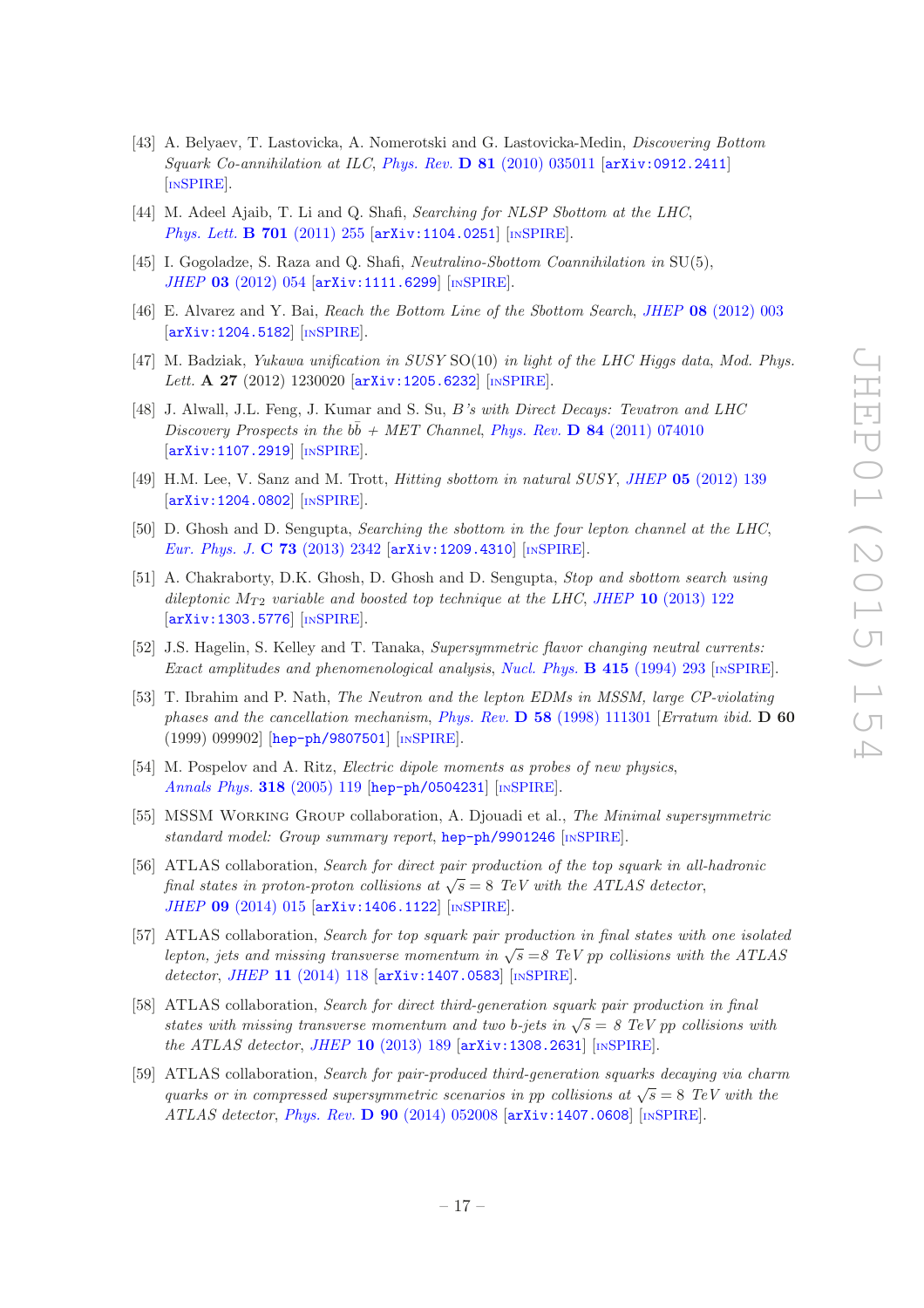- <span id="page-18-0"></span>[60] J. Hisano, K. Kawagoe, R. Kitano and M.M. Nojiri, Scenery from the top: Study of the third generation squarks at CERN LHC, Phys. Rev. D 66 [\(2002\) 115004](http://dx.doi.org/10.1103/PhysRevD.66.115004) [[hep-ph/0204078](http://arxiv.org/abs/hep-ph/0204078)] [IN[SPIRE](http://inspirehep.net/search?p=find+EPRINT+hep-ph/0204078)].
- [61] J. Hisano, K. Kawagoe and M.M. Nojiri, A Detailed study of the gluino decay into the third generation squarks at the CERN LHC, Phys. Rev. D 68 [\(2003\) 035007](http://dx.doi.org/10.1103/PhysRevD.68.035007) [[hep-ph/0304214](http://arxiv.org/abs/hep-ph/0304214)] [IN[SPIRE](http://inspirehep.net/search?p=find+EPRINT+hep-ph/0304214)].
- [62] N. Desai and B. Mukhopadhyaya, Signals of supersymmetry with inaccessible first two families at the Large Hadron Collider, Phys. Rev. D 80 [\(2009\) 055019](http://dx.doi.org/10.1103/PhysRevD.80.055019) [[arXiv:0901.4883](http://arxiv.org/abs/0901.4883)] [IN[SPIRE](http://inspirehep.net/search?p=find+EPRINT+arXiv:0901.4883)].
- [63] N. Bhattacharyya, A. Choudhury and A. Datta, SUSY signals with small and large trilinear couplings at the LHC 7 TeV runs and neutralino dark matter, Phys. Rev. **D 83** [\(2011\) 115025](http://dx.doi.org/10.1103/PhysRevD.83.115025) [[arXiv:1104.0333](http://arxiv.org/abs/1104.0333)] [IN[SPIRE](http://inspirehep.net/search?p=find+EPRINT+arXiv:1104.0333)].
- [64] P. Bandyopadhyay and B. Bhattacherjee, Boosted top quarks in supersymmetric cascade decays at the LHC, Phys. Rev.  $D$  84 [\(2011\) 035020](http://dx.doi.org/10.1103/PhysRevD.84.035020) [[arXiv:1012.5289](http://arxiv.org/abs/1012.5289)] [IN[SPIRE](http://inspirehep.net/search?p=find+EPRINT+arXiv:1012.5289)].
- [65] N. Bhattacharyya, A. Choudhury and A. Datta, Low mass neutralino dark matter in mSUGRA and more general models in the light of LHC data, Phys. Rev. D 84 [\(2011\) 095006](http://dx.doi.org/10.1103/PhysRevD.84.095006)  $\left[$ [arXiv:1107.1997](http://arxiv.org/abs/1107.1997) $\right]$  $\left[$ IN[SPIRE](http://inspirehep.net/search?p=find+EPRINT+arXiv:1107.1997) $\right]$ .
- [66] A. Datta and S. Niyogi, Entangled System of Squarks from the Third Generation at the Large Hadron Collider,  $arXiv:1111.0200$  [IN[SPIRE](http://inspirehep.net/search?p=find+EPRINT+arXiv:1111.0200)].
- [67] A. Choudhury and A. Datta, Many faces of low mass neutralino dark matter in the unconstrained MSSM, LHC data and new signals, JHEP 06 [\(2012\) 006](http://dx.doi.org/10.1007/JHEP06(2012)006) [[arXiv:1203.4106](http://arxiv.org/abs/1203.4106)] [IN[SPIRE](http://inspirehep.net/search?p=find+EPRINT+arXiv:1203.4106)].
- <span id="page-18-1"></span>[68] S. Bhattacharya, S. Chakdar, K. Ghosh and S. Nandi, Non-universal SUGRA at LHC: Prospects and Discovery Potential, Phys. Rev. D 89 [\(2014\) 015004](http://dx.doi.org/10.1103/PhysRevD.89.015004) [[arXiv:1309.0036](http://arxiv.org/abs/1309.0036)] [IN[SPIRE](http://inspirehep.net/search?p=find+EPRINT+arXiv:1309.0036)].
- <span id="page-18-2"></span>[69] Planck collaboration, Planck 2013 results. XVI. Cosmological parameters, [Astron. Astrophys.](http://dx.doi.org/10.1051/0004-6361/201321591) 571 (2014) A16 [[arXiv:1303.5076](http://arxiv.org/abs/1303.5076)] [IN[SPIRE](http://inspirehep.net/search?p=find+EPRINT+arXiv:1303.5076)].
- <span id="page-18-3"></span>[70] K. Griest and D. Seckel, *Three exceptions in the calculation of relic abundances*, Phys. Rev. **D 43** [\(1991\) 3191](http://dx.doi.org/10.1103/PhysRevD.43.3191) [IN[SPIRE](http://inspirehep.net/search?p=find+J+Phys.Rev.,D43,3191)].
- <span id="page-18-4"></span>[71] J. Edsjo and P. Gondolo, Neutralino relic density including coannihilations, Phys. Rev. **D 56** [\(1997\) 1879](http://dx.doi.org/10.1103/PhysRevD.56.1879) [[hep-ph/9704361](http://arxiv.org/abs/hep-ph/9704361)] [IN[SPIRE](http://inspirehep.net/search?p=find+J+Phys.Rev.,D56,1879)].
- <span id="page-18-5"></span>[72] A. Choudhury and A. Datta, Neutralino dark matter confronted by the LHC constraints on  $Electroweak$  SUSY signals, JHEP 09 [\(2013\) 119](http://dx.doi.org/10.1007/JHEP09(2013)119)  $\left[$ [arXiv:1305.0928](http://arxiv.org/abs/1305.0928) $\right]$  [IN[SPIRE](http://inspirehep.net/search?p=find+EPRINT+arXiv:1305.0928)].
- <span id="page-18-6"></span>[73] M. Chakraborti, U. Chattopadhyay, A. Choudhury, A. Datta and S. Poddar, The Electroweak Sector of the pMSSM in the Light of LHC - 8 TeV and Other Data, JHEP 07 [\(2014\) 019](http://dx.doi.org/10.1007/JHEP07(2014)019) [[arXiv:1404.4841](http://arxiv.org/abs/1404.4841)] [IN[SPIRE](http://inspirehep.net/search?p=find+EPRINT+arXiv:1404.4841)].
- <span id="page-18-7"></span>[74] A. Djouadi, J.-L. Kneur and G. Moultaka, SuSpect: A Fortran code for the supersymmetric and Higgs particle spectrum in the MSSM, [Comput. Phys. Commun.](http://dx.doi.org/10.1016/j.cpc.2006.11.009) 176 (2007) 426 [[hep-ph/0211331](http://arxiv.org/abs/hep-ph/0211331)] [IN[SPIRE](http://inspirehep.net/search?p=find+EPRINT+hep-ph/0211331)].
- <span id="page-18-8"></span>[75] ATLAS collaboration, Observation of a new particle in the search for the Standard Model Higgs boson with the ATLAS detector at the LHC, [Phys. Lett.](http://dx.doi.org/10.1016/j.physletb.2012.08.020)  $\bf{B}$  716 (2012) 1 [[arXiv:1207.7214](http://arxiv.org/abs/1207.7214)] [IN[SPIRE](http://inspirehep.net/search?p=find+EPRINT+arXiv:1207.7214)].